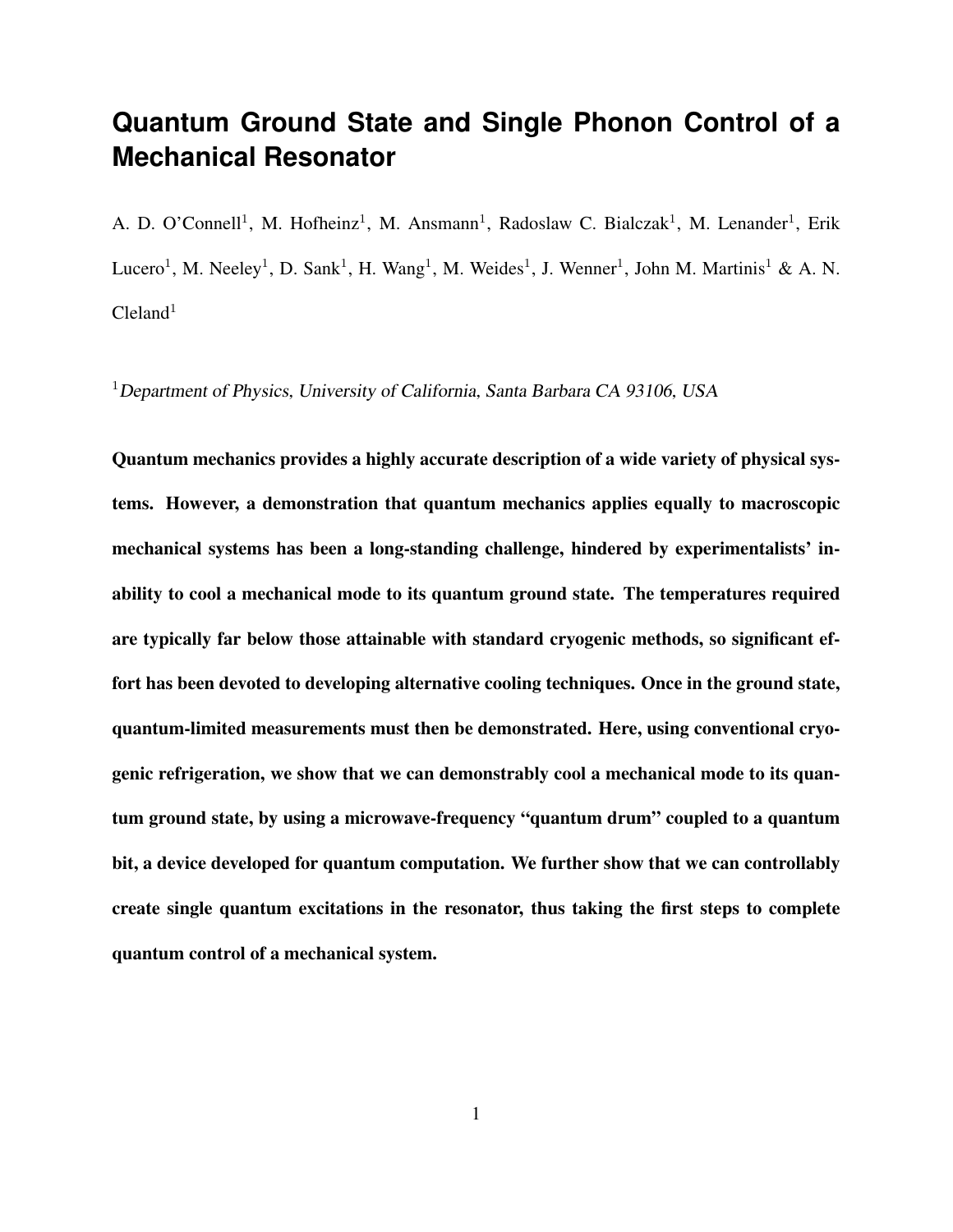### Background

The bizarre, often counter-intuitive predictions of quantum mechanics have been observed in atomic-scale, optical, and electrical systems. Efforts to demonstrate that quantum mechanics also applies to a mechanical system, especially one that can be seen with the naked eye, have generated significant interest<sup> $1-13$ </sup>. Most approaches focus on measuring the behavior of a single mechanical resonance. Cooling a mechanical resonance, also called a mode, to its quantum ground state is typically an enormous challenge, as this requires temperatures  $T \ll hf/k_B$ , where f is the mode frequency, and  $h$  and  $k_B$  are Planck's and Boltzmann's constants, respectively. An audio frequency mode at  $f = 1$  kHz, for example, would need to be cooled to  $T \ll 50$  nK. However, the resonant frequency scales inversely with the size of the system, with higher characteristic frequencies displayed in smaller systems. Researchers have therefore pursued combinations of very small mechanical resonators together with novel cooling techniques<sup>14–18</sup>. The use of nanomechanical resonators, with mode frequencies in the MHz band, eases the stringent temperature requirements, and when combined with quantum optics-based refrigeration, has allowed a number of demonstrations of near-quantum-limited behavior $19-22$ .

Here, using conventional cryogenic refrigeration, we show that we can demonstrably cool a mechanical mode to its quantum ground state. We achieve this by using a micromechanical resonator<sup>5</sup> with an isolated mechanical mode near  $6$  GHz, a microwave-frequency "quantum drum," whose ground state is reached for temperatures below  $\sim 0.1$  K, easily achieved using a dilution refrigerator. We perform quantum-limited measurements of the resonator using a super-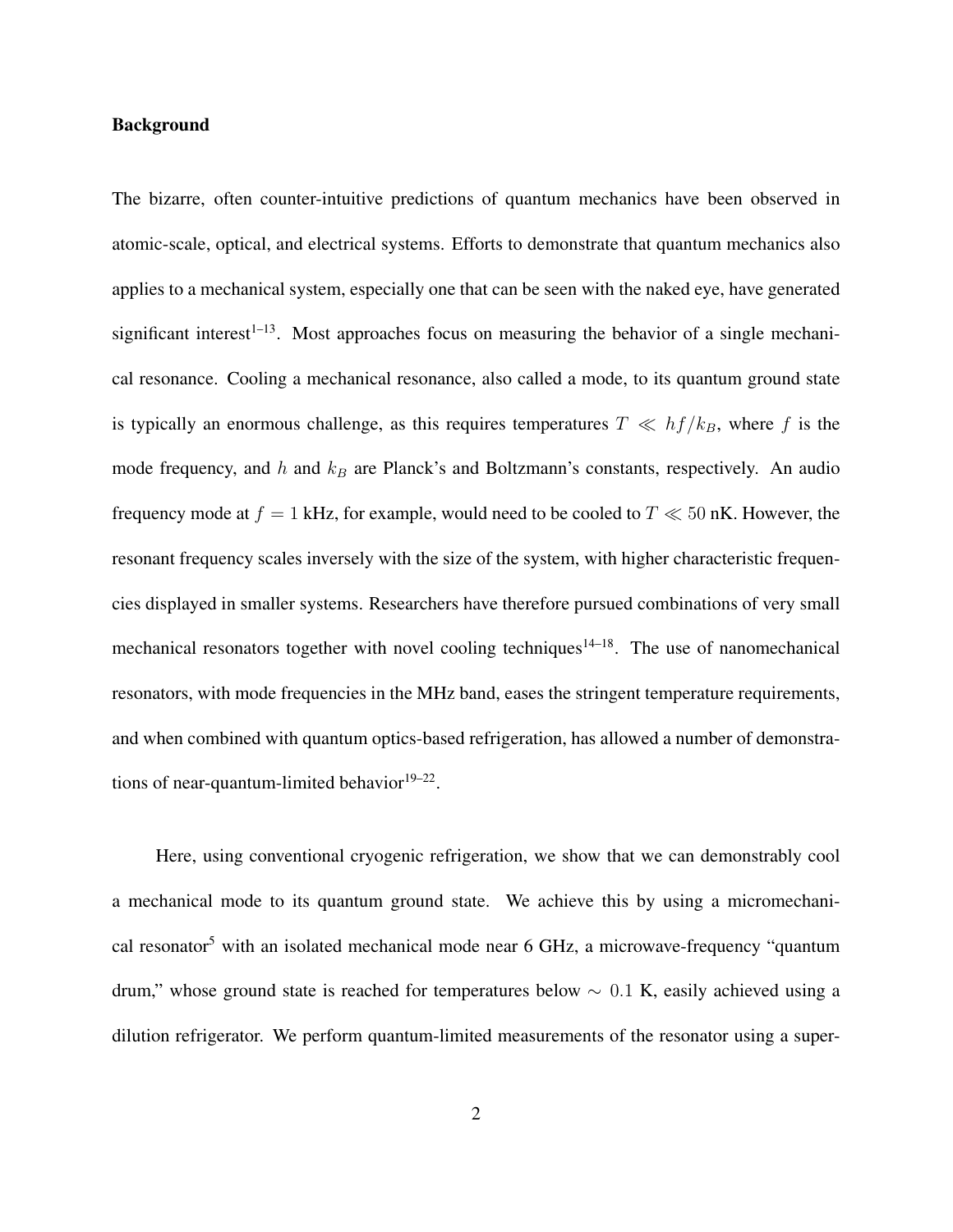conducting quantum bit (a qubit), an electronic device developed for quantum computation<sup>23,24</sup>. Coupling such a quantum device to the resonator should allow completely quantum-coherent measurements, preserving the quantum states in the coupled system; by contrast, strongly coupling the resonator directly to a classical measurement system typically causes rapid decoherence of these states.

Using the qubit, we measure that the micromechanical resonator has been cooled to its ground state, and estimate that the maximum number of phonons in the relevant mechanical mode is  $\langle n \rangle_{\text{max}} < 0.07$ , i.e. the resonator is in its ground state with greater than 93% probability. We use our time-domain control of the qubit-resonator interaction to further show that we can controllably create an individual quantum excitation (a phonon) in the resonator, and observe the exchange of this quantized excitation between the resonator and the qubit. We also use a classical excitation to generate a coherent state in the resonator, which yields a qubit response that is in good agreement with theory. This demonstration provides strong evidence that quantum mechanics applies to a mechanical object large enough to be seen with the naked eye.

#### Mechanical Resonator and Quantum Bit

We have chosen to use a micromechanical bulk dilatational resonator  $25, 26$ , with a fundamental dilatational resonance frequency  $f_r \sim 6$  GHz. We fabricate the resonator from a piezoelectric material so that the mechanical motion generates electrical signals, and vice versa. This electromechanical coupling allows us to measure the resonator with a quantum electrical circuit, a superconduct-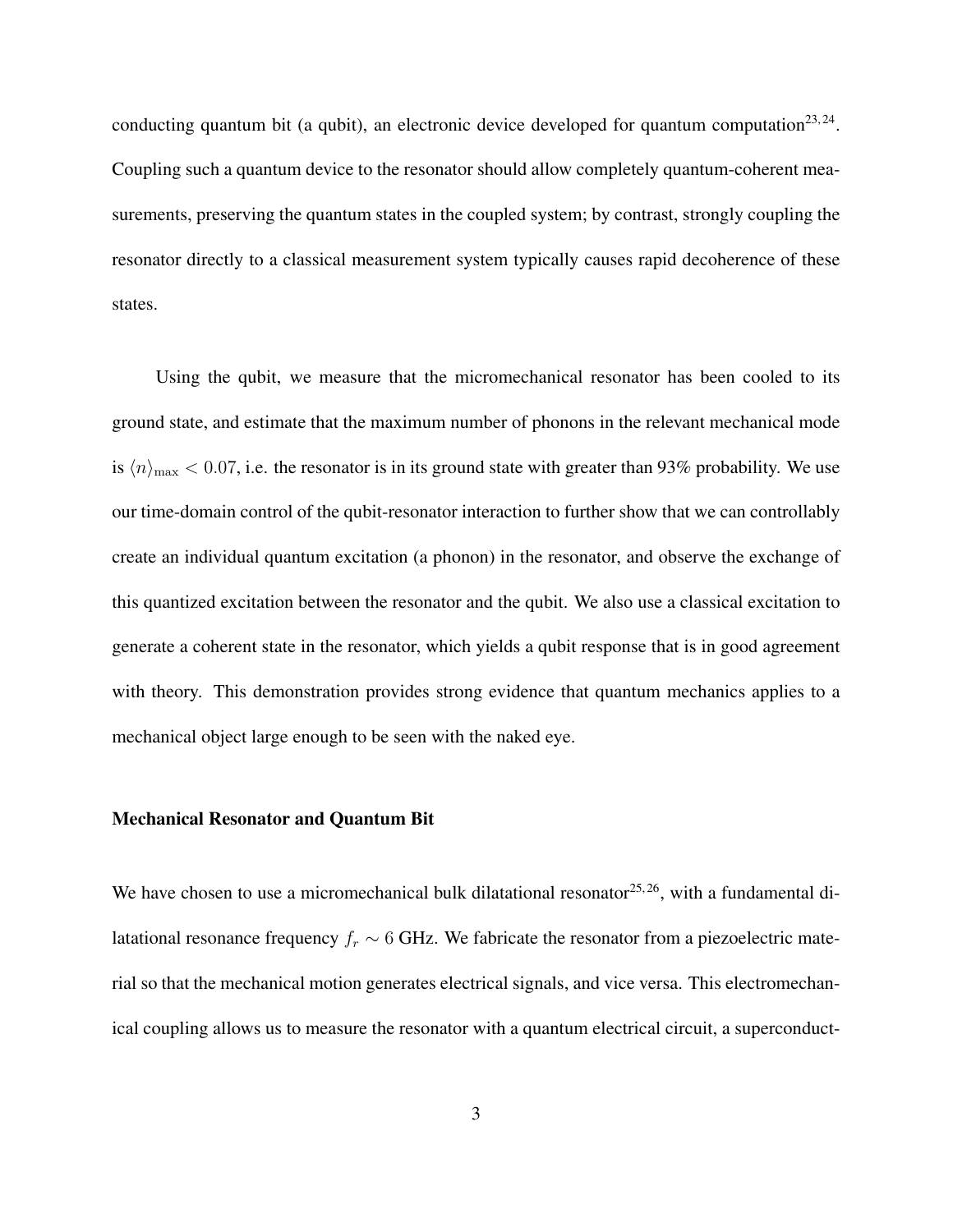ing phase qubit. Qubits allow straightforward quantum-limited measurements of resonators<sup>27,28</sup>, and here allow us to unambiguously demonstrate that the mechanical system can be cooled to its ground state, as well as excited with individual mechanical quanta.

We first developed a method to fabricate the high frequency mechanical resonator. The resonator is a film bulk acoustic resonator (FBAR)  $^{25}$ , comprising a thin film of aluminum nitride, a strong piezoelectric <sup>29</sup>, sandwiched between two aluminum metal electrodes. The active part of the structure is mechanically suspended. The resonator responds to voltages by expanding or contracting in the direction perpendicular to the metal electrodes, with a fundamental resonance frequency  $f_r = v/2t$ , where v is the average sound speed and t the resonator thickness. An electron micrograph of a typical resonator, along with its equivalent electrical circuit and a classical resonance measurement, are shown in Fig. 1. Extensive experiments were made on a variety of mechanical resonators with this design to ensure that the resonance was indeed mechanical in nature; see Supplementary Information.

We co-fabricated the mechanical resonator and superconducting qubit on a single chip by first lithographically defining the mechanical structure and subsequently patterning the qubit. The fabrication process involved 13 layers of lithography, including metal and dielectric deposition and etching steps (see Supplementary Information). In the last step, the device was exposed to xenon difluoride gas to release the mechanical resonator. A photomicrograph of a completed device is shown in Fig. 2.

Our quantum electrical circuit is a Josephson phase qubit  $^{23,24,30}$ , comprising a Josephson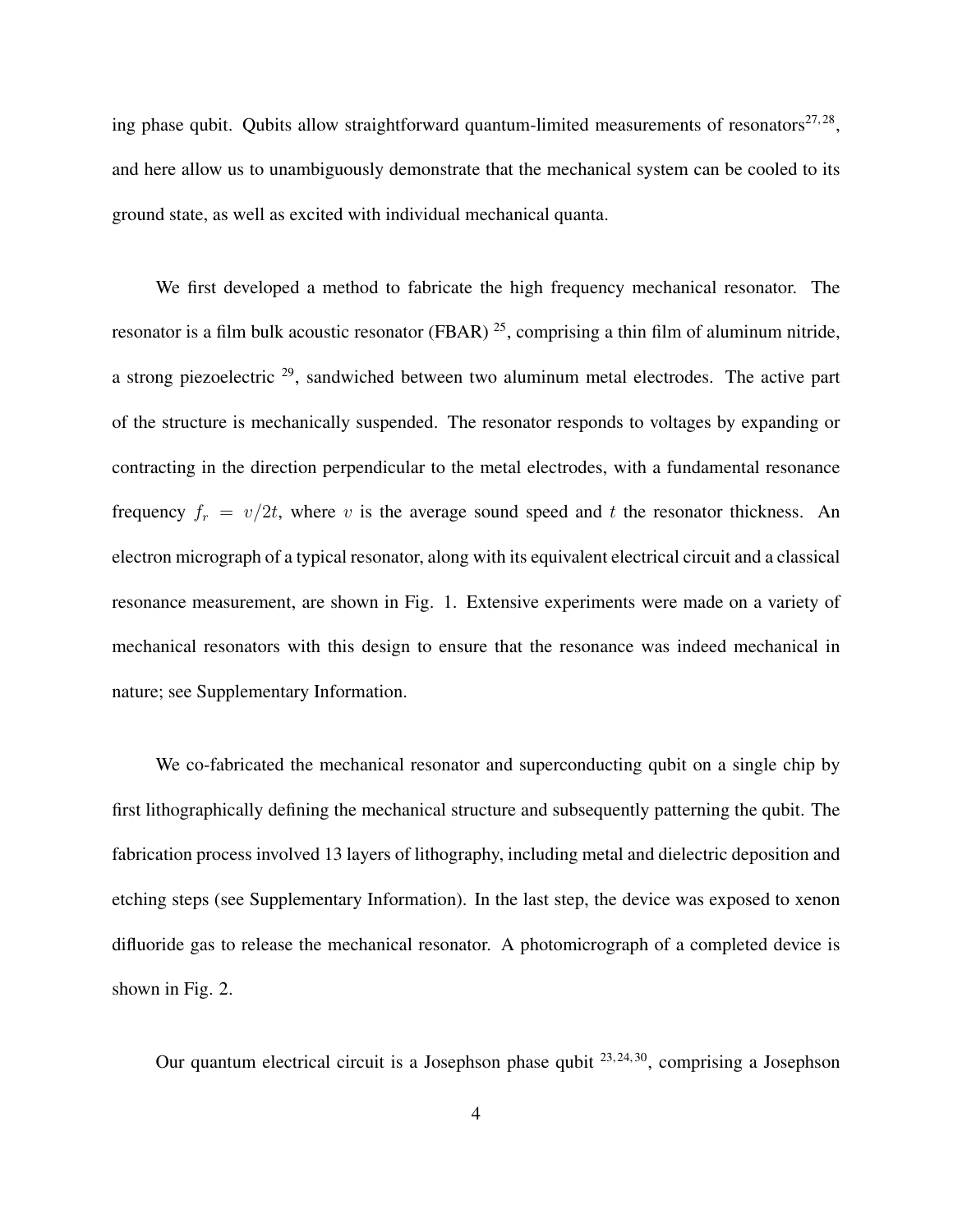junction shunted by a parallel capacitor and inductor. The qubit can be approximated as a twolevel quantum system, with a ground state  $|q\rangle$  and excited state  $|e\rangle$  separated in energy by  $\Delta E$ , whose transition frequency  $f_q = \Delta E/h$  can be set between 5 and 10 GHz. The qubit frequency is precisely controlled by a current bias, which is applied using an external magnetic flux coupled through the parallel inductor. The state of the qubit is measured using a single-shot procedure  $^{23}$ ; accumulating ∼ 1000 such measurements allows us to determine the excited state occupation probability  $P_e$  (see Supplementary Information). We have previously used the phase qubit to perform one- and two-qubit gate operations  $24$ , to measure and quantum-control photons in an electromagnetic resonator  $27.28$ , and to demonstrate the violation of a Bell inequality  $31$ . Here, the qubit and mechanical resonator are coupled through an interdigitated capacitor  $C_c \approx 0.5$  pF, so as to maximize the coupling strength between the qubit and resonator, while not overloading the qubit. The coupled system can be modeled by the Jaynes-Cummings Hamiltonian  $32$ , allowing us to estimate the coupling energy  $q$  between the mechanical resonator and qubit, which involves the coupling capacitance as well as the electrical and mechanical properties of the mechanical resonator, as described in Ref. <sup>5</sup>; the corresponding coupling frequency is designed to be  $\Omega = 2g/h \approx 110$  MHz. The equivalent electrical circuit for the combined resonator and qubit is shown in Fig. 2b.

### Quantum Ground State

The completed device was mounted on the mixing chamber of a dilution refrigerator and cooled to  $T \approx 25$  mK. At this temperature, both qubit and resonator should occupy their quantum ground states. To evaluate the system, we performed microwave qubit spectroscopy  $^{23}$  to reveal the reso-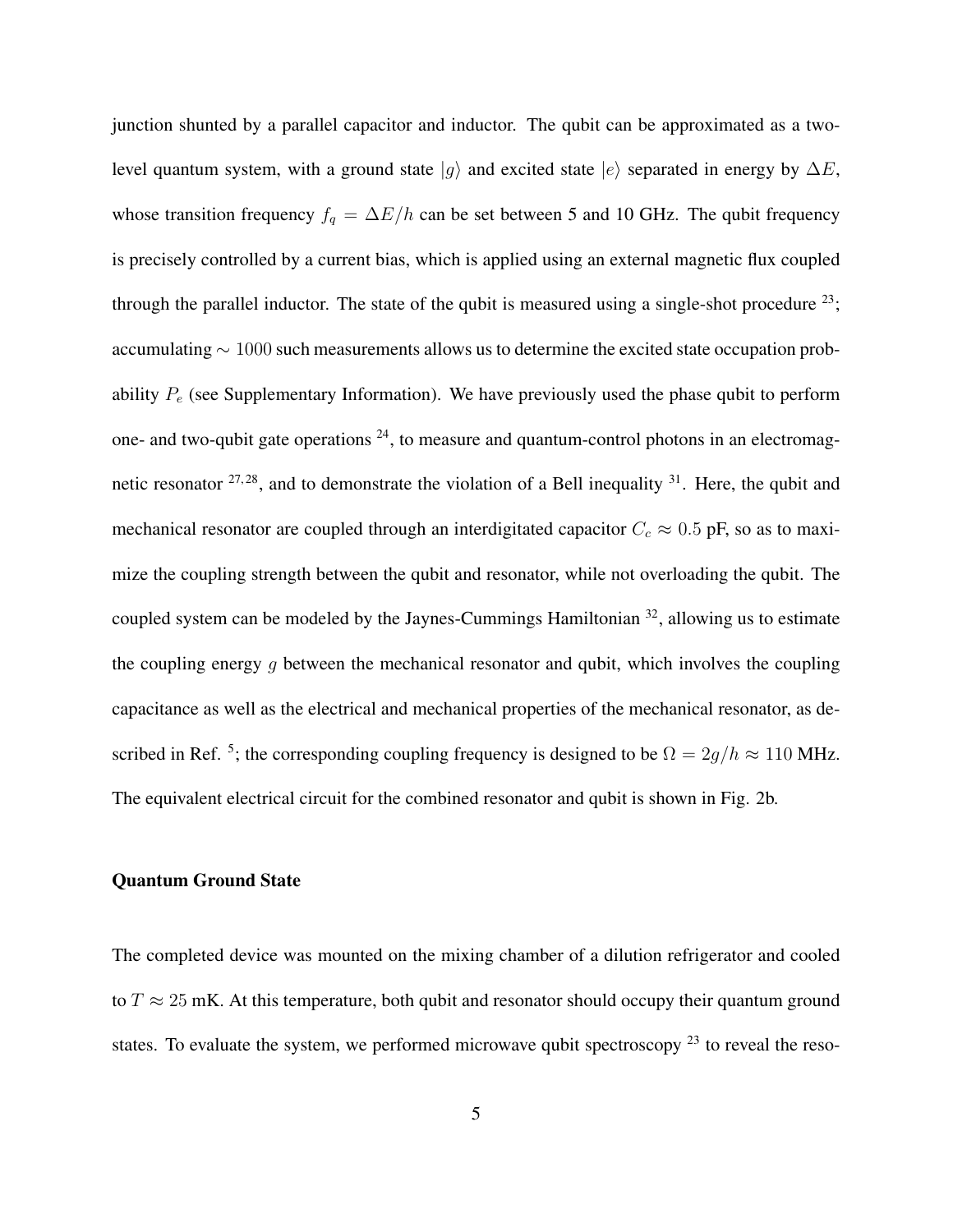nant frequencies of the combined system, using the pulse sequence shown in Fig. 2c. We measured the excited state probability  $P_e$  as a function of the qubit frequency (horizontal axis, in units of flux bias) and the microwave excitation frequency (vertical axis), as shown in Fig. 2d. The qubit frequency tunes as expected<sup>23, 30</sup>, and displays the characteristic level avoidance of a coupled system as its frequency crosses the fixed mechanical resonator frequency  $f_r$ . Similar observations have been made using optomechanical systems 33.

We note that the mechanical resonator produces two features in the classical transmission measurement shown in Fig. 1d, generating a maximum  $(f_r)$  and a minimum  $(f_s)$  in the response. When coupled and measured with the qubit as in Fig. 2, the lower frequency resonance  $f_s$  does not produce a response, as this resonance does not correspond to a sustainable excitation of the complete circuit. The higher frequency feature at  $f<sub>r</sub>$  however does sustain such excitations, and thus appears in the spectroscopic measurement.

In order to determine the coupling strength between the qubit and the mechanical resonator, we fit the detailed behavior near the level avoidance, as shown in Fig. 2e. The fit qubit-resonator coupling strength  $\Omega \approx 124$  MHz corresponds to an energy transfer (Rabi swap) time of about 4.0 ns, and is in reasonable agreement with our design value.

We performed a second spectroscopy measurement, similar to the qubit spectroscopy but coupling the microwaves to the mechanical resonator through the capacitor  $C_x$  (Fig. 2b), rather than to the qubit. In this measurement, shown in Fig. 3, the mechanical resonator acts as a narrow bandpass filter, so that significant qubit excitation (large  $P_e$ ) should only occur near the mechanical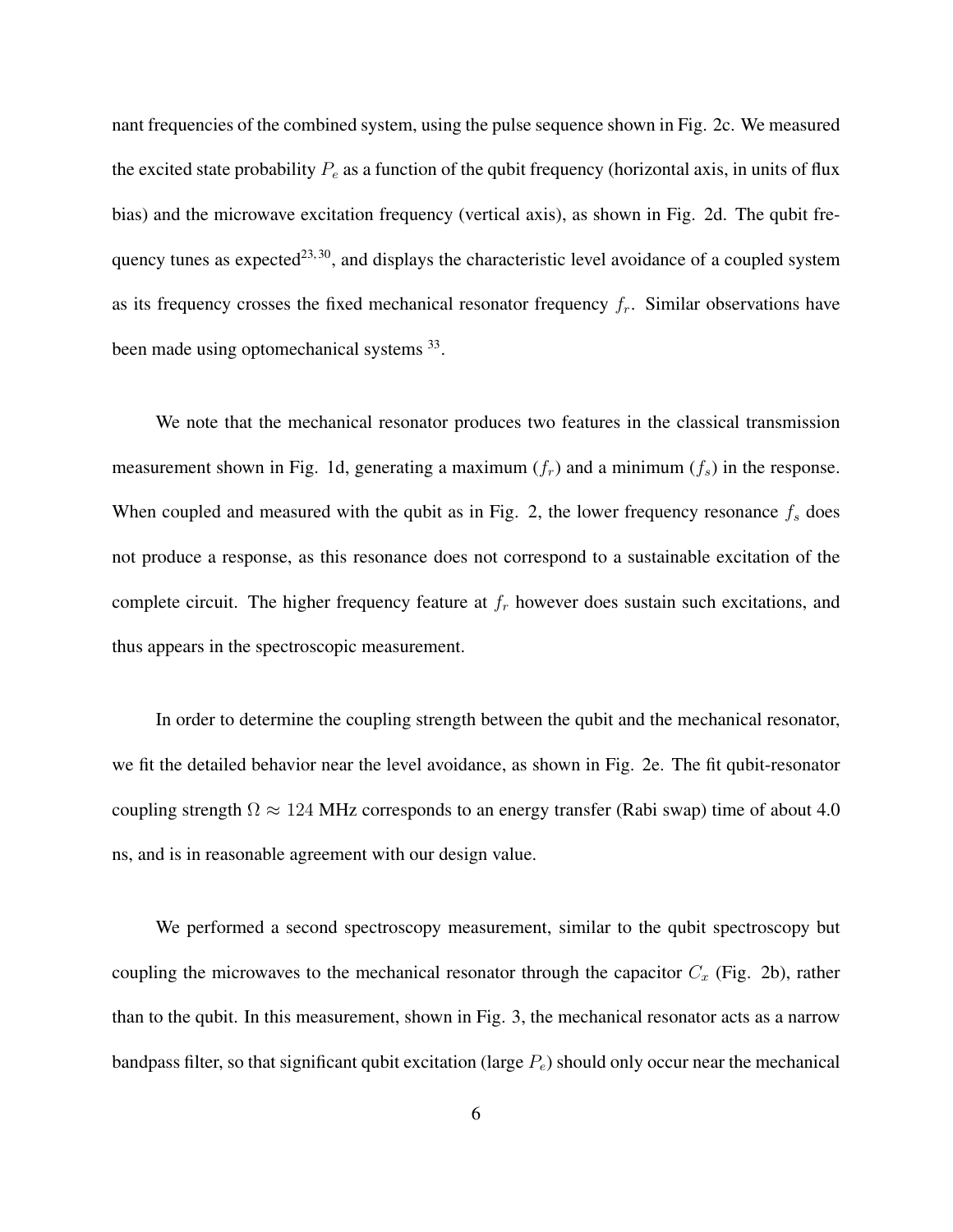resonance frequency  $f_r$ , as observed. In general, the spectrum looks very similar to that measured while exciting the qubit, providing strong support that the fixed resonance is indeed due to the mechanical resonator.

At higher microwave excitations, a new feature emerges in the resonator spectroscopy, as shown in Fig. 3b. The qubit, although approximated as a two-level system, actually has a double well potential with a small number of states in the left well, the two lowest being the qubit states  $|g\rangle$  and  $|e\rangle$ , separated from the right well by a barrier whose height changes with flux bias. When the mechanical resonator is driven on resonance at higher excitation powers, there is sufficient energy to excite the qubit over the barrier and into the right well, yielding a large value for  $P_e$  even when the qubit energy level spacing is not resonant with the resonator. This effect is pronounced at more positive flux bias, where the barrier height is lower, and generates the distinct horizontal line in the right panel of Fig. 3b. From this line we obtain a precise determination of the resonator frequency,  $f_r = 6.175$  GHz. We note further that the resonator frequency seen in this higher power measurement agrees with that revealed in the lower power measurement, as expected for a harmonic response.

These spectroscopic measurements are useful for probing the resonant modes of our circuit. However, although the qubit is a quantum device, the measurement is essentially classical, revealing little about the quantum behavior of the mechanical resonator. We therefore performed an additional experiment, using the qubit to probe the energy state of the resonator when no microwave signal was applied, essentially using the qubit as a quantum thermometer. This allowed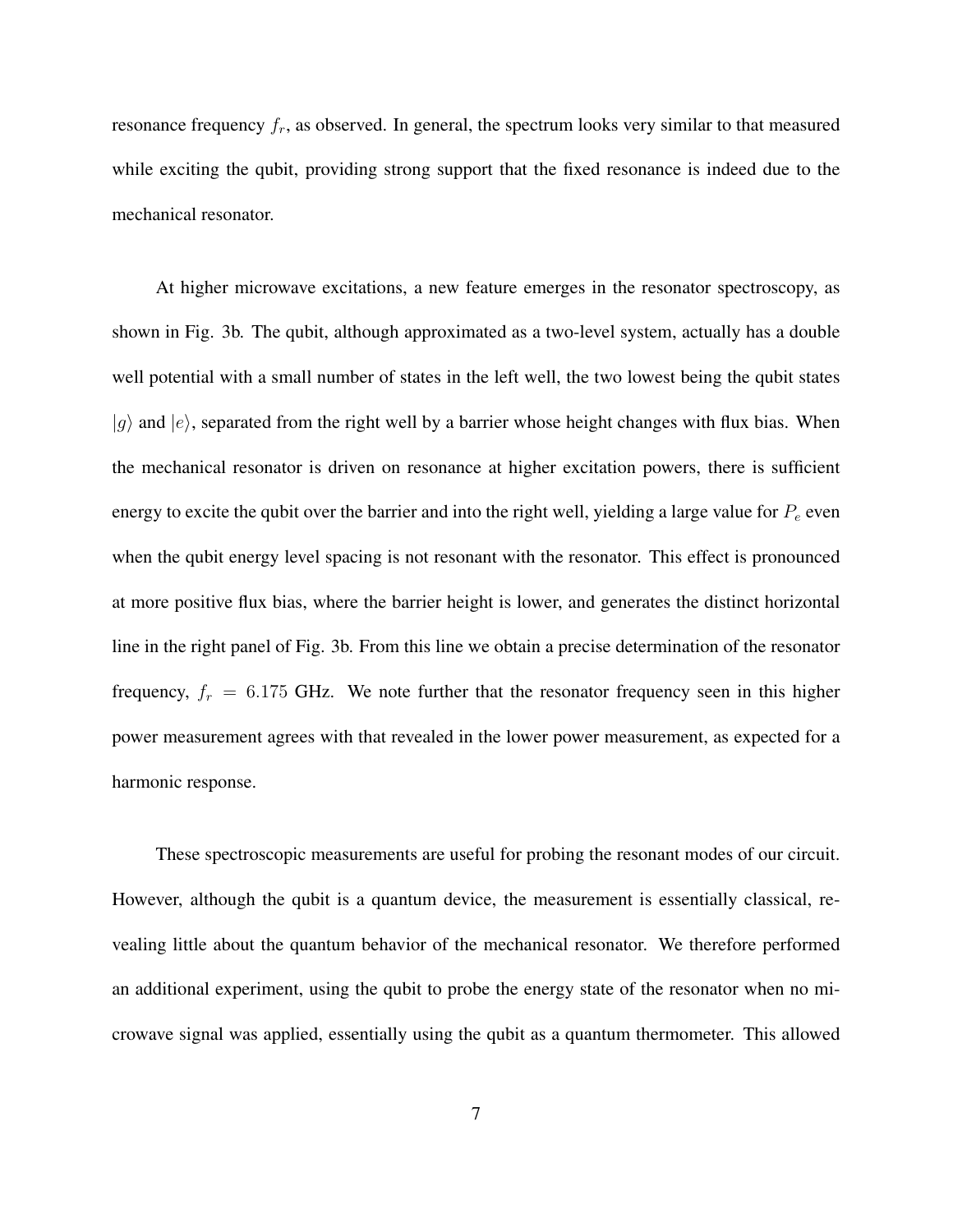us to verify with high precision that the resonator is actually in its ground state.

We initially prepared the qubit in its ground state  $|g\rangle$ , with a transition frequency  $|g\rangle \leftrightarrow |e\rangle$ of 5.44 GHz, well out of resonance with the resonator, effectively turning off the qubit-resonator interaction. We then applied a flux bias pulse to bring the qubit to within  $\Delta = f_q - f_r$  of the resonator frequency, and kept the qubit at this frequency for 1  $\mu$ s. After returning the qubit to its original frequency, we measured the excited state probability  $P_e$ , as shown in Fig. 4. The qubit remains in its ground state for all values of  $\Delta$ , with no detectable increase in  $P_e$  from its baseline value of 4%, even at resonance ( $\Delta = 0$ ). We also display numerical predictions for the expected qubit  $P_e$  for a range of resonator phonon occupations  $\langle n \rangle$ . The expected response is peaked near zero detuning, and clearly even for small  $\langle n \rangle$ , exceeds the measured response by a substantial amount. We obtain a very conservative upper limit for the thermal occupation,  $\langle n \rangle_{\text{max}} < 0.07$  (see Supplementary Information).

As a check, we performed the same experiment but just prior to measuring the qubit, applied a microwave pulse to swap the qubit  $|g\rangle$  and  $|e\rangle$  populations. After this swap, the probability  $P_e$  is about 92%, independent of ∆, again demonstrating negligible additional excitation of the qubit, as otherwise  $P_e$  would drop near  $\Delta = 0$ .

This null result demonstrates that the resonator phonon occupation  $\langle n \rangle \ll 1$ , i.e. the resonator is with high probability in its quantum ground state.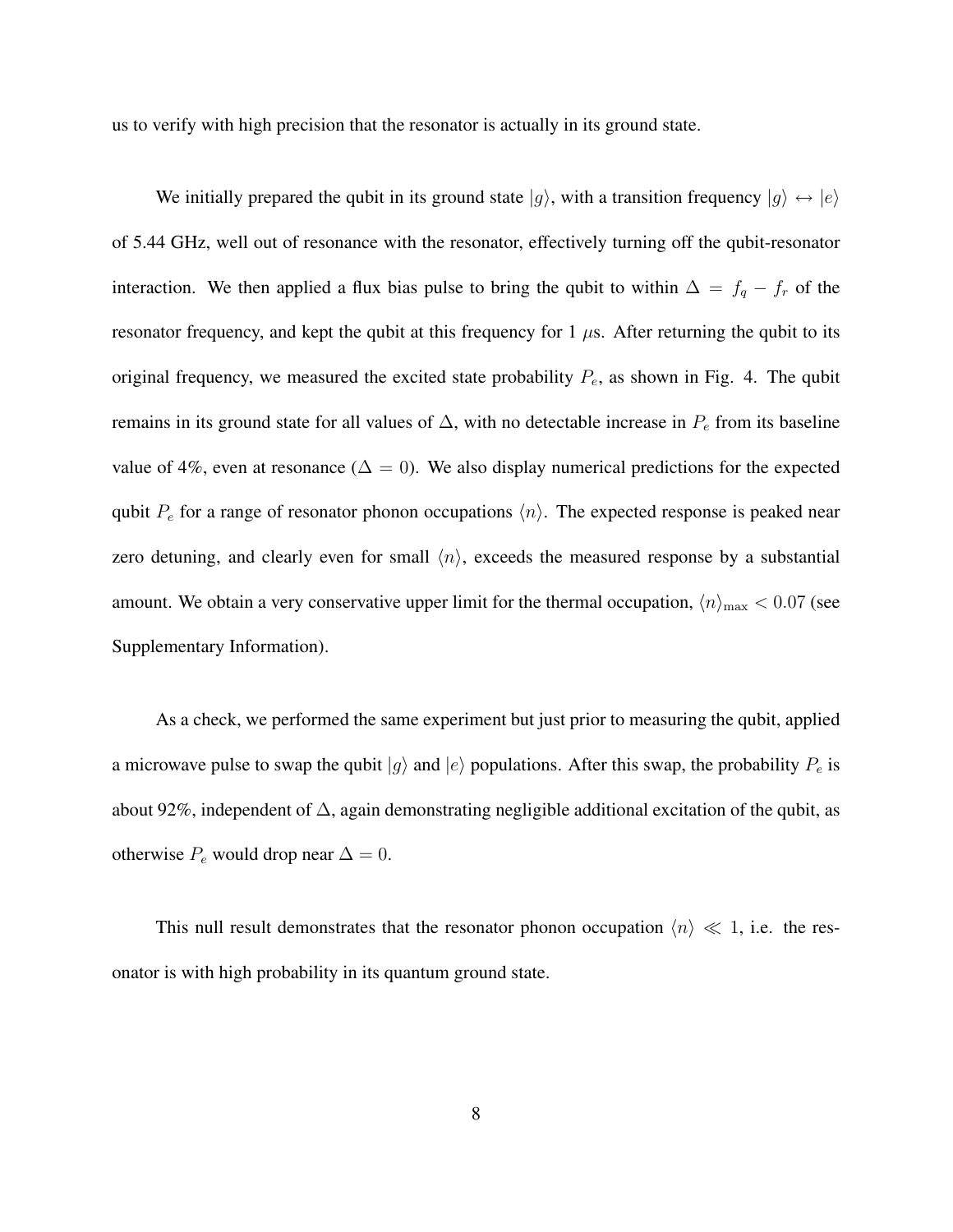### Quantum Excitations

We next used our time-domain control of the qubit to create and measure individual quantum excitations in the resonator, allowing us to then measure the resonator's single-excitation energy and phase coherence times. We first characterized the qubit's energy relaxation time  $T_{1q}$  using the standard Rabi decay technique<sup>23</sup>, described in detail in the Supplementary Information. From this measurement we find  $T_{1q} \cong 17$  ns. This time is significantly shorter than for our typical qubits <sup>31</sup>,  $T_{1q} \sim 500$  ns, which we attribute here to dielectric dissipation in the aluminum nitride and the device substrate <sup>34</sup>.

Despite the relatively short  $T_{1q}$ , the qubit coherence time was sufficient to perform quantum operations on the resonator. The coupling strength between the qubit and resonator is fixed at  $\Omega = 2g/h \approx 124$  MHz, as discussed above. When the qubit and resonator are tuned on-resonance, energy will be exchanged (swapped) between the two at this frequency, with unit probability. When the qubit is detuned from the resonator by a frequency  $\Delta = f_q - f_r$ , the swap frequency increases to  $\sqrt{\Omega^2 + \Delta^2}$ , but the transfer probability should be reduced to  $\Omega^2/(\Omega^2 + \Delta^2)$ .

We generated an excitation in the resonator by first exciting the qubit and then swapping the excitation to the resonator, using the pulse sequence shown in Fig. 5a. The qubit was excited from  $|g\rangle$  to  $|e\rangle$  with a  $\pi$ -pulse, while the qubit was at its resting frequency of 5.44 GHz, detuned by  $\Delta = -735$  MHz from the resonator. We then increased the qubit frequency towards the resonator frequency, performing the experiment for interaction detunings  $\Delta$  ranging from -150 MHz (qubit below  $f_r$ ) to +90 MHz. After a variable delay, the qubit was returned to its resting frequency and its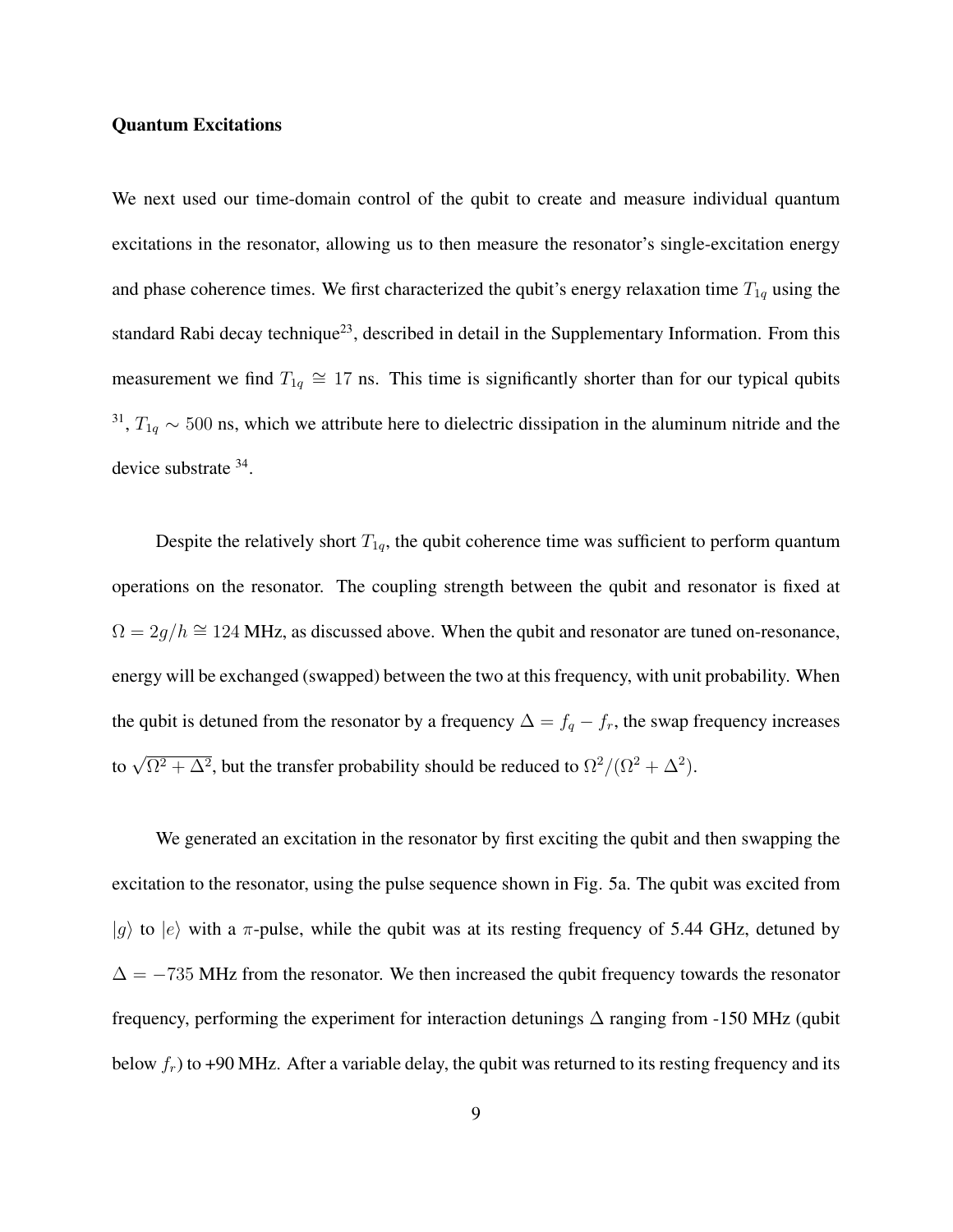excited state probability  $P_e$  was measured. This response was mapped out as a function of delay  $\tau$ and detuning ∆, yielding the data in Fig. 5b, with simulations in the left panel and the experiment on right. Experiment and simulation are in good agreement.

When the qubit frequency is close to the resonator, we observe oscillations in  $P_e(\tau)$ . The oscillation period is longest at resonance  $\Delta = 0$ , and shortest at the largest values of  $|\Delta|$ , as anticipated; we fit the sequence of local maxima in  $P_e$ , as a function of  $\tau$  and detuning, to the expected Lorentzian dependence for the swap period, as shown by the dash-dotted lines in Fig. 5b. The corresponding minimum swap frequency is found to be  $\Omega = 132$  MHz, close to that determined from spectroscopy.

The amplitudes of the swap oscillations in  $P_e$  for  $\Delta < 0$  are seen to be smaller than the corresponding amplitudes for  $\Delta > 0$ , not displaying the expected symmetric dependence for the transfer probability. This is due to the non-zero rise and fall times ( $\sim 1$  ns) of the frequency tuning pulse, which yields a higher swap efficiency for larger values of ∆: The qubit-resonator swap is initiated as the tuning pulse brings the qubit towards the resonator, swapping some of the qubit excitation into the resonator before the qubit is at the interaction frequency, and further continuing the swap when the qubit is returning to its resting frequency. This causes an interference that affects the swap visibility, with a reduction for small  $\Delta$ , where the frequency tuning is proportionally more adiabatic than for larger  $\Delta$ . Hence the exchange probability is maximized<sup>35,36</sup> for larger  $\Delta$ . The simulations, which use trapezoidal tuning pulses to approximate the experiment, support this explanation; see Supplementary Information.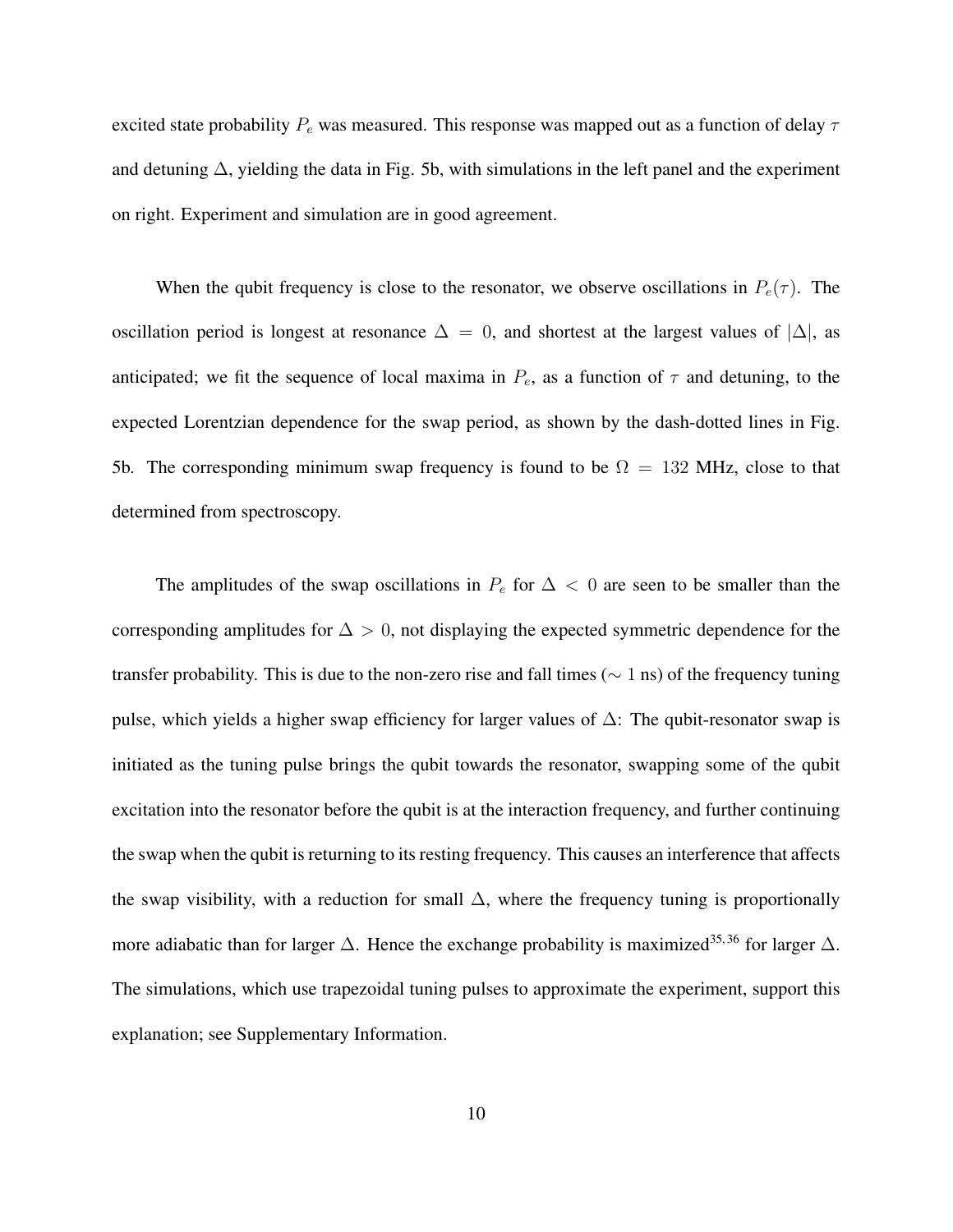In Fig. 5c we show  $P_e(\tau)$  for the interaction frequency indicated by the white dashed line in panel b. Five complete cycles are visible, where each minimum corresponds to a transfer of the excitation from qubit to resonator, and each maximum corresponds to a return of the excitation from resonator to qubit, with decay due to dissipation (see below). At  $\tau = 0$ , the system is in the state  $|e0\rangle$ , where the first state vector element represents the qubit and the second the resonator. At a quarter of the first Rabi oscillation,  $\tau \approx 1.9$  ns, the qubit and mechanical resonator are entangled in the state  $|g1\rangle + |e0\rangle$ . At  $\tau = \tau_{ph} \approx 3.8$  ns, the qubit state has been completely transferred to the mechanical resonator, generating a single phonon and leaving the system in the  $|q1\rangle$  state. After a full Rabi period,  $\tau = 2\tau_{ph} \approx 7.6$  ns, the excitation is exchanged back to the qubit, returning the system to the  $|e0\rangle$  state with the resonator in its ground state.

The data shown in Fig. 5 provide clear and compelling evidence that we have created a single quantum excitation in a macroscopic mechanical object, and that the system's quantum coherence is sufficient to allow us to transfer this excitation multiple times between the qubit and the mechanical resonator. In this process, the system exists at times in an entangled qubit-resonator quantum state.

Using the ability to generate a single phonon, we next determined the resonator's energy relaxation time  $T_{1r}$  by injecting a single phonon into the resonator and measuring its decay, as shown in Fig. 6a and b. The results are fit using a resonator decay time  $T_{1r} \cong 6.1$  ns, in reasonable agreement with the expected decay time  $Q/2\pi f_r \approx 6.7$  ns from the classically-measured quality factor  $Q \approx 260$ .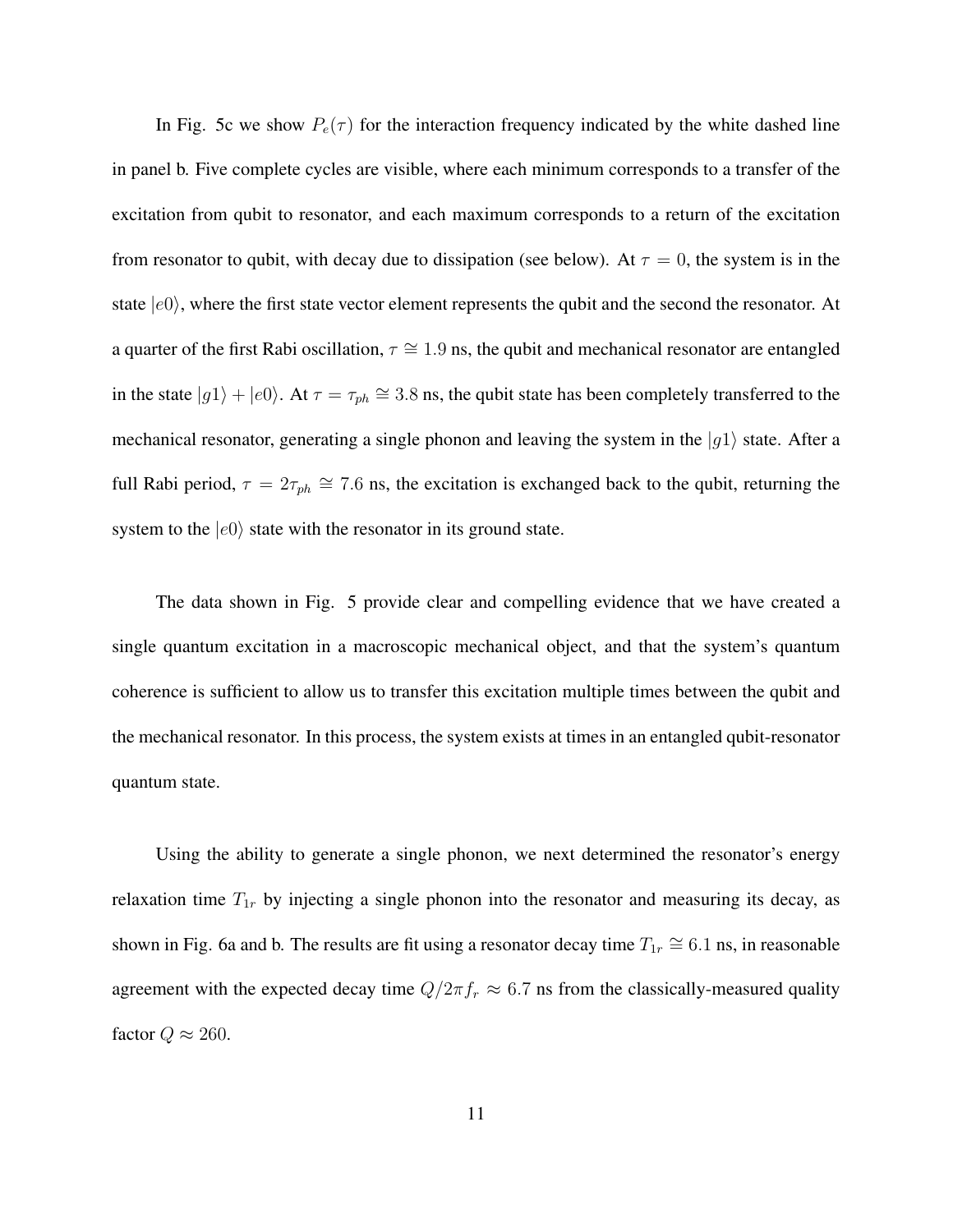We also attempted to measure the resonator's de-phasing time  $T_{2r}$ , as shown in Fig. 6c and d. This measurement is performed using a Ramsey fringe experiment, with the de-phasing time revealed by the evolution of the superposed state  $|g0\rangle + |g1\rangle$ , corresponding to the resonator simultaneously having zero and one phonon, i.e. this involves placing the mechanical system in a quantum superposition. The fit de-phasing time is  $T_{2r} \sim 20$  ns, anomalously longer than the expected maximum  $2T_{1r} \cong 12$  ns. This measurement is however relatively complex, requiring several pulses with good pulse control, and errors can result in longer-than-expected dephasing times; we can however conclude from this measurement that pure dephasing is not a dominant decay in and of itself.

In order to illustrate the resonator's bosonic nature, we also performed measurements in which we directly excited the mechanical resonator with a classical microwave pulse. With the qubit at its resting frequency, we applied a variable-amplitude Gaussian pulse to the resonator. The qubit was then brought into resonance with the resonator ( $\Delta = 0$ ), and held there for an interaction time  $\tau$ . Finally, the qubit was returned to its resting frequency and  $P_e$  measured.

Fig. 7 shows the resulting  $P_e(\tau)$  as a function of the Gaussian pulse amplitude, along with the results of a quantum simulation (see Supplementary Information). As the microwave amplitude is increased, the frequency of the oscillations in  $P_e$  increases. This is a clear indication of the bosonic nature of the resonator, as the coupling strength between the qubit and the mechanical resonator is proportional to the number of phonons in the resonator  $27, 28, 37$ ; the comparison with the simulation shows good agreement. We note that there was little or no direct microwave excitation of the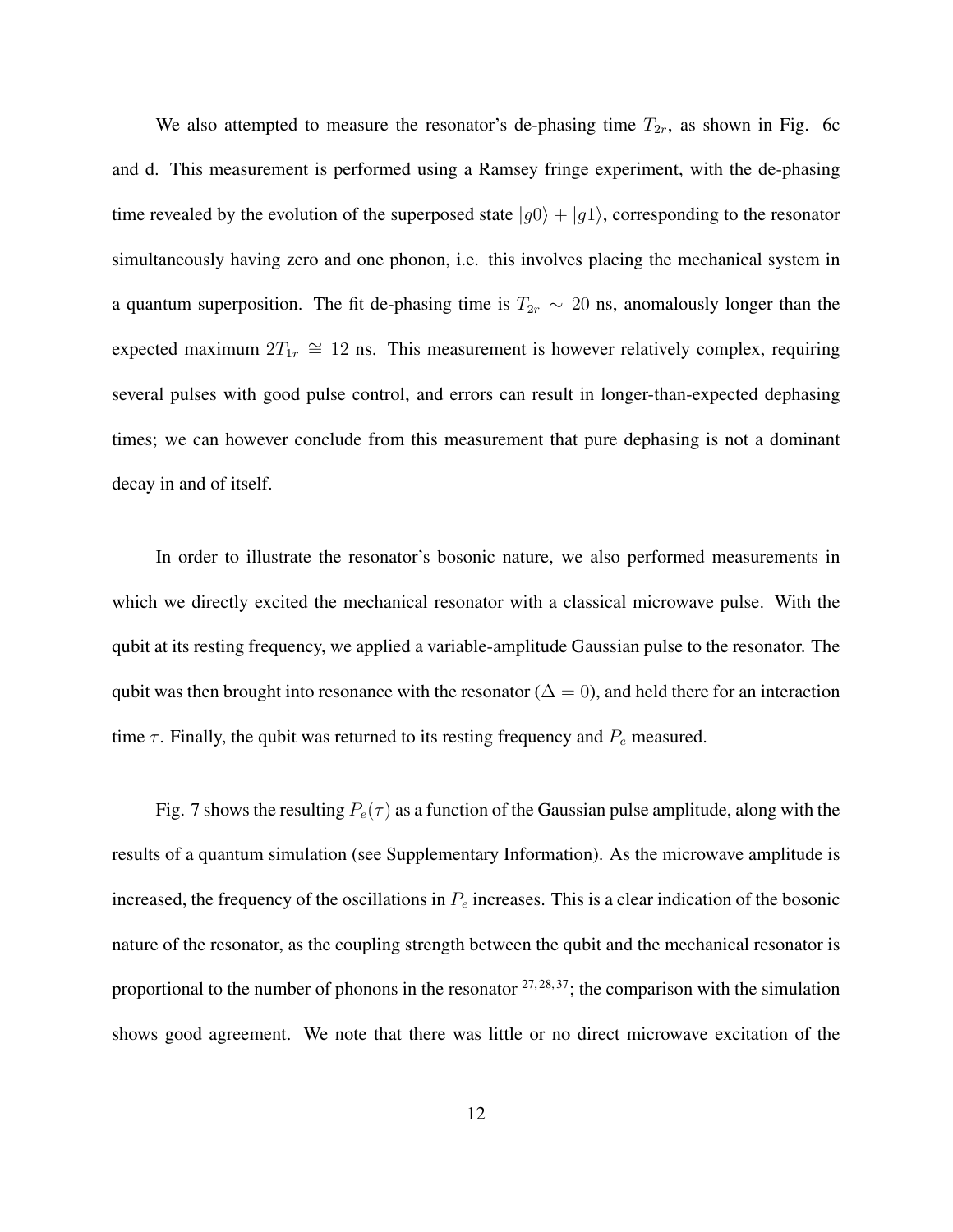qubit, as for small interaction times  $\tau$ , the qubit was always measured to be in its ground state. We further note that if the resonator were instead behaving as a few-level quantum system, simulations demonstrate that the measured response would be markedly different, providing good evidence that the resonator is behaving as a harmonic system.

In conclusion, we have constructed a unique system for testing quantum mechanics in a mechanical system, comprising a 6 GHz mechanical resonator strongly coupled to a superconducting phase qubit. Spectroscopic measurements display the expected, but essentially classical, avoidedlevel crossing as the qubit is tuned through the mechanical resonator frequency. Employing the qubit as a quantum thermometer, we measured the residual resonator phonon number  $\langle n \rangle$ , demonstrating that there is no detectable excitation of the qubit due to the resonator. This constitutes strong evidence that we have succeeded in cooling a mechanical resonant mode to its quantum ground state. In addition, using time-domain control of the qubit, we have controllably created a single phonon state in the resonator, as well as entangled resonator-qubit states. Using the singlephonon capability, we have measured the mechanical resonator's energy relaxation time  $T_{1r}$ , and by creating a superposition state in the resonator, placed an upper limit on the dephasing time  $T_{2r}$ . A classical excitation of the resonator, by contrast, places it in a coherent state, also in good agreement with simulations. This set of measurements provide strong evidence that we have achieved reasonable quantum control over a macroscopic mechanical system. We note that full Wigner tomography of the resonator states, revealing quantum phase coherence for the entangled states<sup>28</sup>, would provide further strong evidence of quantum behavior in this system; however, the resonator  $T_{1r}$  lifetime is too short, in comparison to the state preparation and measurement times, to permit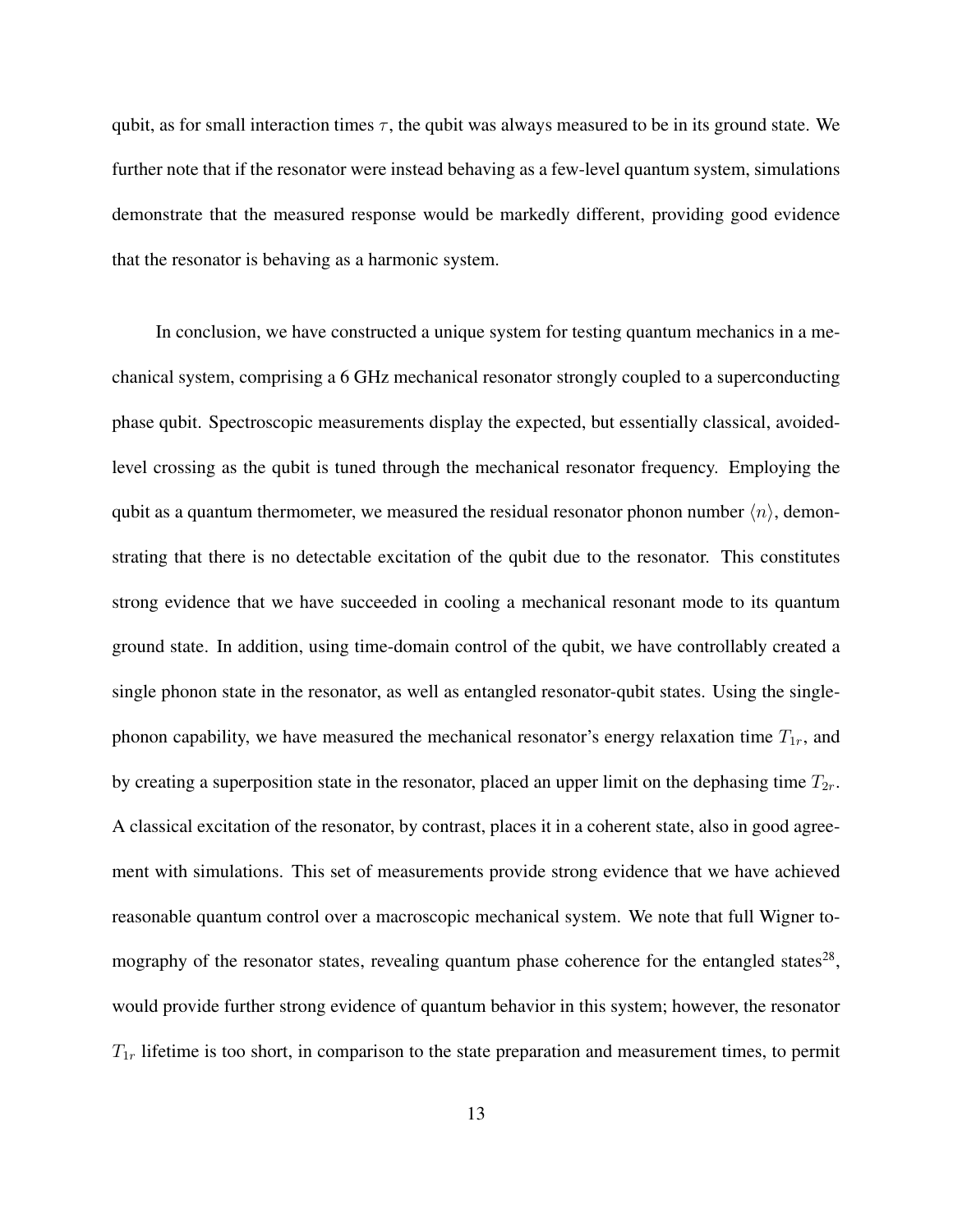such an analysis.

## **Methods**

The mechanical resonator, made of AlN and Al, and the qubit, SQUID, and superconducting wiring, made of Al, were fabricated on an oxidized Si wafer using standard semiconductor processing. The wafer was diced into 6 mm square chips and placed in an aluminum mount, using wire-bonded electrical connections. Measurements of the resonator, shown in Fig. 1, were made at room temperature using a commercial microwave network analyzer. Qubit measurements of the resonator were made on a custom-built dilution refrigerator. The device mount was attached to the mixing chamber of a dilution refrigerator, and the device operated in vacuum at a temperature of 25 mK. Measurement cabling from room temperature to the device was heavily filtered and attenuated. Microwave signals were generated by a commercial microwave synthesizer, and were amplitude- and frequency-controlled using an I/Q modulator. Control signals for the modulator were generated by a high-speed digital-to-analog converter, controlled by a computer. The qubit and SQUID bias were generated using custom electronics controlled by computer via fiber optic lines. The SQUID measurement output was amplified and transmitted via fiber-optic to the same computer. Typical measurements of the excited state probability  $P(e)$  involved accumulating of order 1,000 separate single-shot measurements. Full details may be found in the Supplementary Information.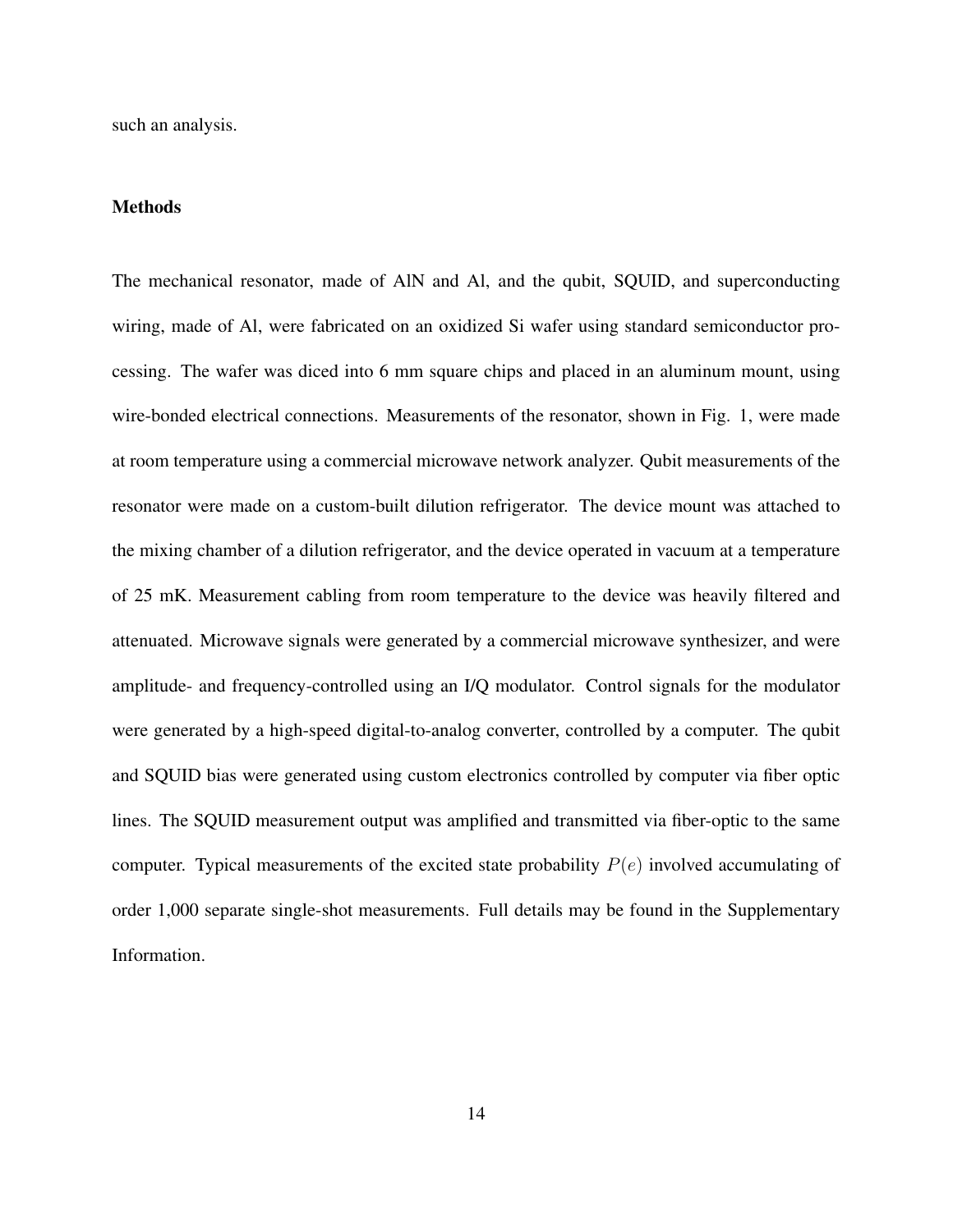Acknowledgments. We would like to thank Michael Geller for numerous valuable conversations, and Arnaud Berube for assistance with resonator fabrication and measurements. This work was supported by the NSF under grant DMR-0605818 and by IARPA under grant W911NF-04-1-0204. Devices were made at the UC Santa Barbara Nanofabrication Facility, a part of the NSF-funded National Nanotechnology Infrastructure Network.

Author contributions. A.D.O. fabricated the devices and performed the measurements, M.H. providing measurement assistance. A.N.C., A.D.O. and J.M.M. conceived and designed the experiment. All authors contributed to providing experimental support and writing the manuscript.

Reprints and permissions information is available at npg.nature.com/reprintsandpermissions.

Competing interests statement. The authors declare no competing financial interests.

Correspondence and requests for materials should be addressed to A.N.C. (cleland@physics.ucsb.edu).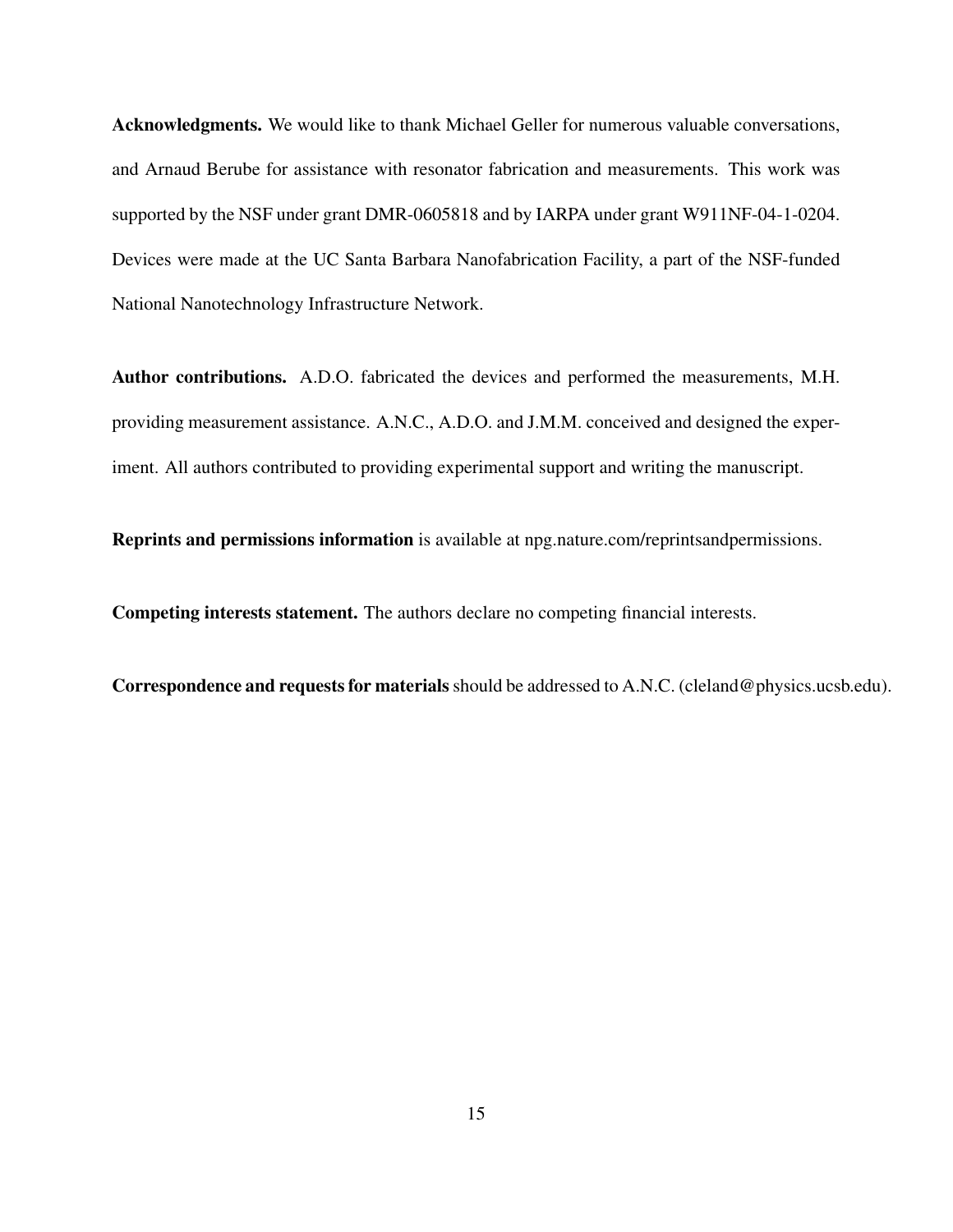- 1. Braginsky, V. B. & Khalili, F. Y. *Quantum Measurement* (Cambridge University Press, Cambridge, UK, 1992).
- 2. Courty, J. M., Heidmann, A. & Pinard, M. Quantum limits of cold damping with optomechanical coupling. *Eur. Phys. J. D* 17, 399–408 (2001).
- 3. Armour, A. D., Blencowe, M. P. & Schwab, K. C. Entanglement and decoherence of a micromechanical resonator via coupling to a cooper-pair box. *Phys. Rev. Lett.* 88, 148301 (2002).
- 4. Knobel, R. G. & Cleland, A. N. Nanometre-scale displacement sensing using a single electron transistor. *Nature* 424, 291–293 (2003).
- 5. Cleland, A. N. & Geller, M. R. Superconducting qubit storage and entanglement with nanomechanical resonators. *Phys. Rev. Lett.* 93, 070501 (2004).
- 6. LaHaye, M. D., Buu, O., Camarota, B. & Schwab, K. C. Approaching the quantum limit of a nanomechanical resonator. *Science* 304, 74 (2004).
- 7. Blencowe, M. Quantum electromechanical systems. *Physics Reports* 395, 159–222 (2004).
- 8. Martin, I., Shnirman, A., Tian, L. & Zoller, P. Ground-state cooling of mechanical resonators. *Phys. Rev. B* 69, 125339 (2004).
- 9. Kleckner, D. & Bouwmeester, D. Sub-kelvin optical cooling of a micromechanical resonator. *Nature* 444, 75–78 (2006).
- 10. Blencowe, M. P. & Buks, E. Quantum analysis of a linear dc SQUID mechanical displacement detector. *Phys. Rev. B* 76, 014511 (2007).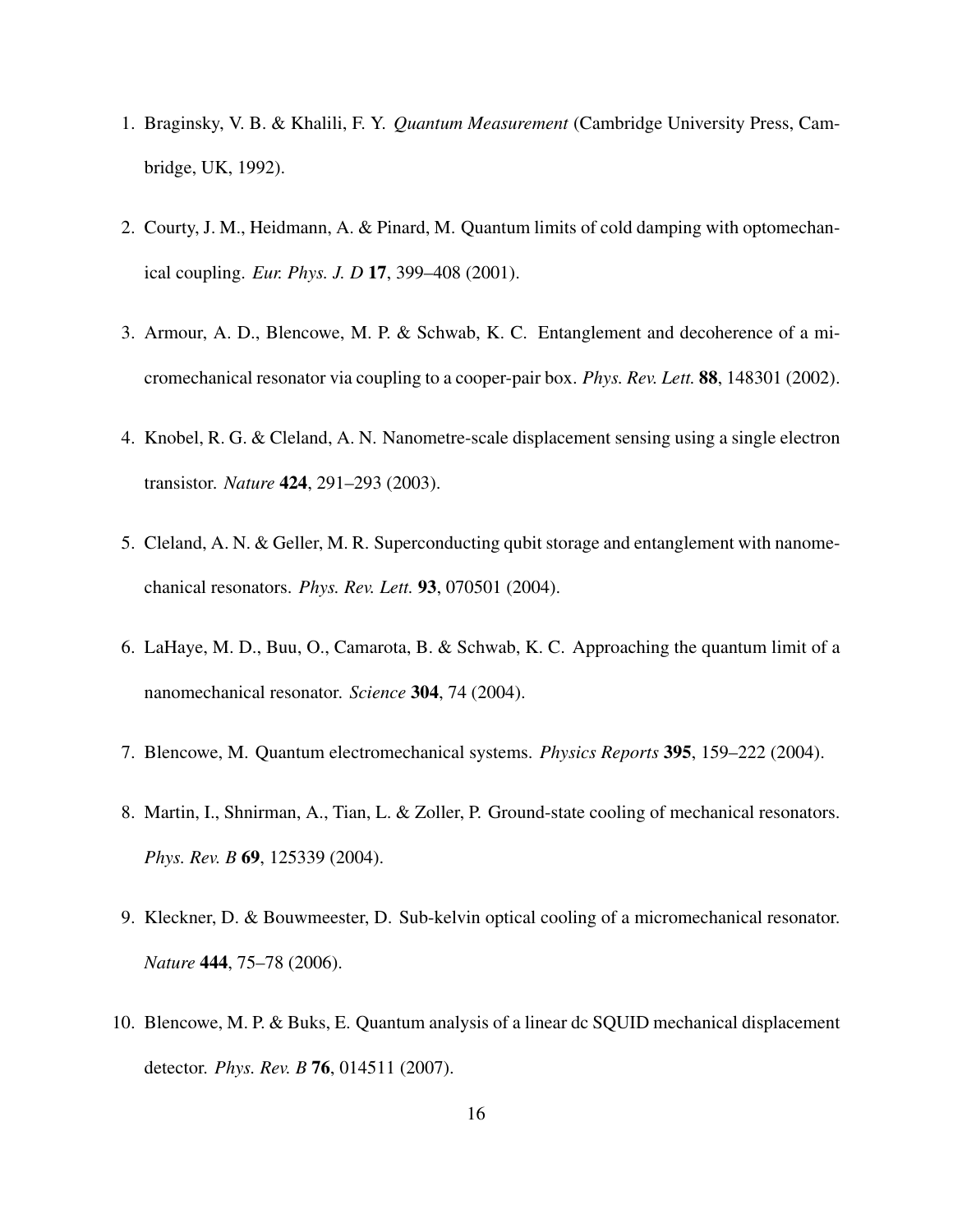- 11. Schliesser, A., Riviere, R., Anetsberger, G., Arcizet, O. & Kippenberg, T. J. Resolvedsideband cooling of a micromechanical oscillator. *Nature Physics* 4, 415–419 (2008).
- 12. Regal, C. A., Teufel, J. D. & Lehnert, K. W. Measuring nanomechanical motion with a microwave cavity interferometer. *Nature Physics* 4, 555–560 (2008).
- 13. LaHaye, M. D., Suh, J., Echternach, P. M., Schwab, K. C. & Roukes, M. L. Nanomechanical measurements of a superconducting qubit. *Nature* 459, 960–964 (2009).
- 14. Gigan, S. *et al.* Self-cooling of a micro-mirror by radiation pressure. *Nature* 444, 67–70 (2006).
- 15. Arcizet, O., Cohadon, P.-F., Briant, T., Pinard, M. & Heidmann, A. Radiation-pressure cooling and optomechanical instability of a micromirror. *Nature* 444, 71–74 (2006).
- 16. Wilson-Rae, I., Nooshi, N., Zwerger, W. & Kippenberg, T. J. Theory of ground-state cooling of a mechanical oscillator using dynamical backaction. *Phys. Rev. Lett.* 99, 093901 (2007).
- 17. Marquardt, F., Chen, J. P., Clerk, A. A. & Girvin, S. M. Quantum theory of cavity-assisted sideband cooling of mechanical motion. *Phys. Rev. Lett.* 99, 093902 (2007).
- 18. Thompson, J. D. *et al.* Strong dispersive coupling of a high-finesse cavity to a micromechanical membrane. *Nature* 452, 72–75 (2008).
- 19. Gröblacher, S. *et al.* Demonstration of an ultracold micro-optomechanical oscillator in a cryogenic cavity. *Nature Physics* 5, 485–488 (2009).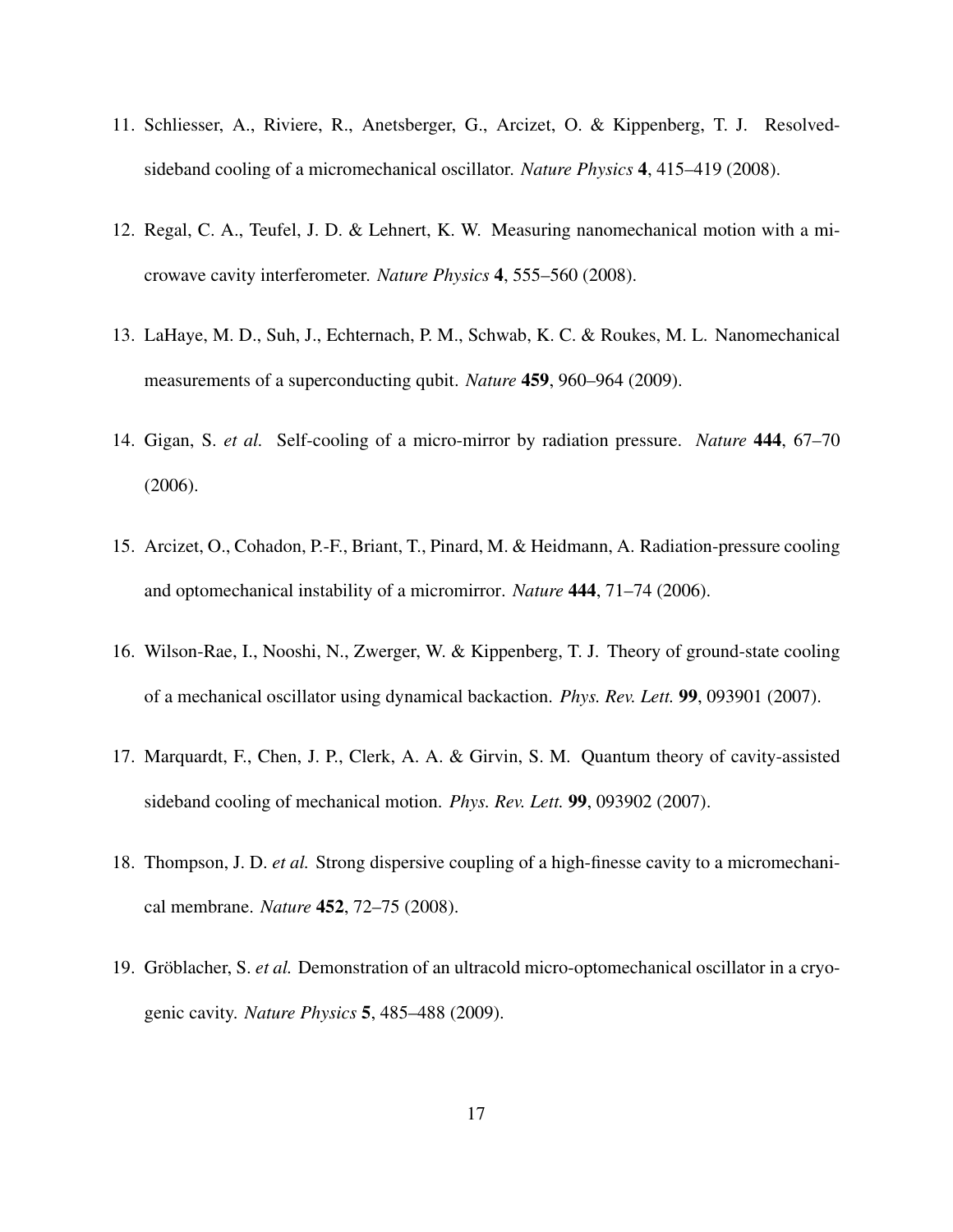- 20. Park, Y. S. & Wang, H. Resolved-sideband and cryogenic cooling of an optomechanical resonator. *Nature Physics* 5, 489–493 (2009).
- 21. Schliesser, A., Arcizet, O., Riviere, R., Anetsberger, G. & Kippenberg, T. J. Resolvedsideband cooling and position measurement of a micromechanical oscillator close to the Heisenberg uncertainty limit. *Nature Physics* 5, 509–514 (2009).
- 22. Rocheleau, T. *et al.* Preparation and detection of a mechanical resonator near the ground state of motion. *Nature* 463, 72–75 (2010).
- 23. Steffen, M. *et al.* State tomography of capacitively shunted phase qubits with high fidelity. *Phys. Rev. Lett.* 97, 050502 (2006).
- 24. Martinis, J. M. Superconducting phase qubits. *Quantum Information Processing* 8, 81 (2009).
- 25. Ruby, R. C., Bradley, P., Oshmyansky, Y., Chien, A. & III, J. D. L. Micromachined thin film bulk acoustic resonators. In *IEEE Ultrasonics Symposium 1*, vol. 813 (2001).
- 26. Nam, K. *et al.* Piezoelectric properties of aluminum nitride for thin film bulk acoustic wave resonator. *Journal of the Korean Physical Society* 47, S309–S312 (2005).
- 27. Hofheinz, M. *et al.* Generation of Fock states in a superconducting quantum circuit. *Nature* 454, 310–314 (2008).
- 28. Hofheinz, M. *et al.* Synthesising arbitrary quantum states in a superconducting resonator. *Nature* 459, 546–549 (2009).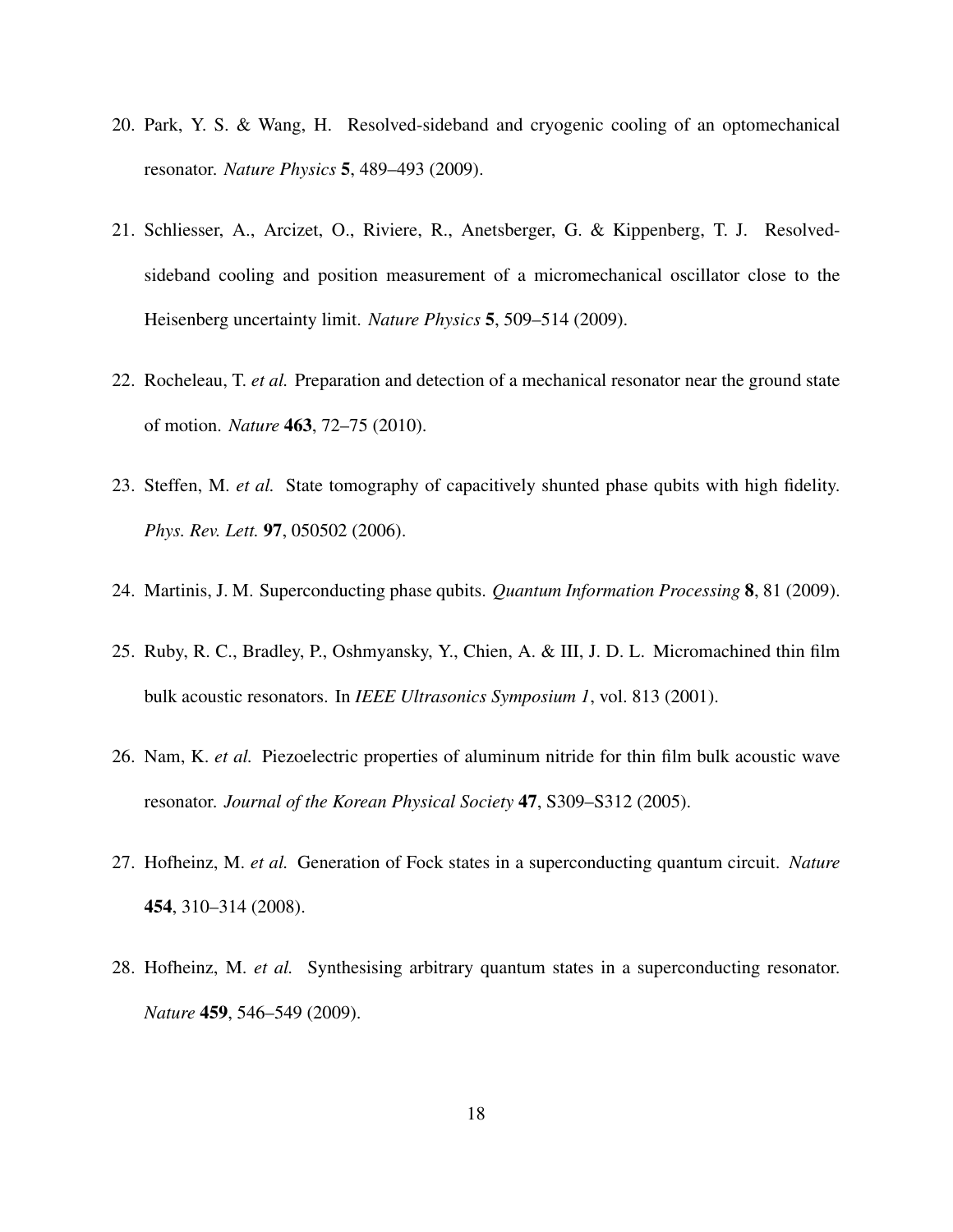- 29. Ambacher, O. Growth and applications of Group-III Nitrides. *J. Phys. D: Applied Physics* 31, 2653–2710 (1998).
- 30. Clarke, J., Cleland, A. N., Devoret, M. H., Esteve, D. & Martinis, J. M. Quantum mechanics of a macroscopic variable: The phase difference of a Josephson junction. *Science* 239, 992–997 (1988).
- 31. Ansmann, M. *et al.* Violation of Bell's inequality in Josephson phase qubits. *Nature* 461, 504–506 (2009).
- 32. Haroche, S. & Raimond, J.-M. *Exploring the quantum: Atoms, Cavities and Photons* (Oxford University Press, Oxford UK, 2006).
- 33. Gröblacher, S., Hammerer, K., Vanner, M. R. & Aspelmeyer, M. Observation of strong coupling between a micromechanical resonator and an optical cavity field. *Nature* 460, 724–727 (2009).
- 34. O'Connell, A. D. *et al.* Microwave dielectric loss at single photon energies and millikelvin temperatures. *Appl. Phys. Lett.* 92, 112903 (2008).
- 35. Shytov, A. V., Ivanov, D. A. & Feigelman, M. V. Landau-Zener interferometry for qubits. *Eur. Phys. J. B* 36, 263–269 (2003).
- 36. Oliver, W. D. *et al.* Mach-Zehnder interferometry in a strongly driven superconducting qubit. *Science* 310, 1653–1657 (2005).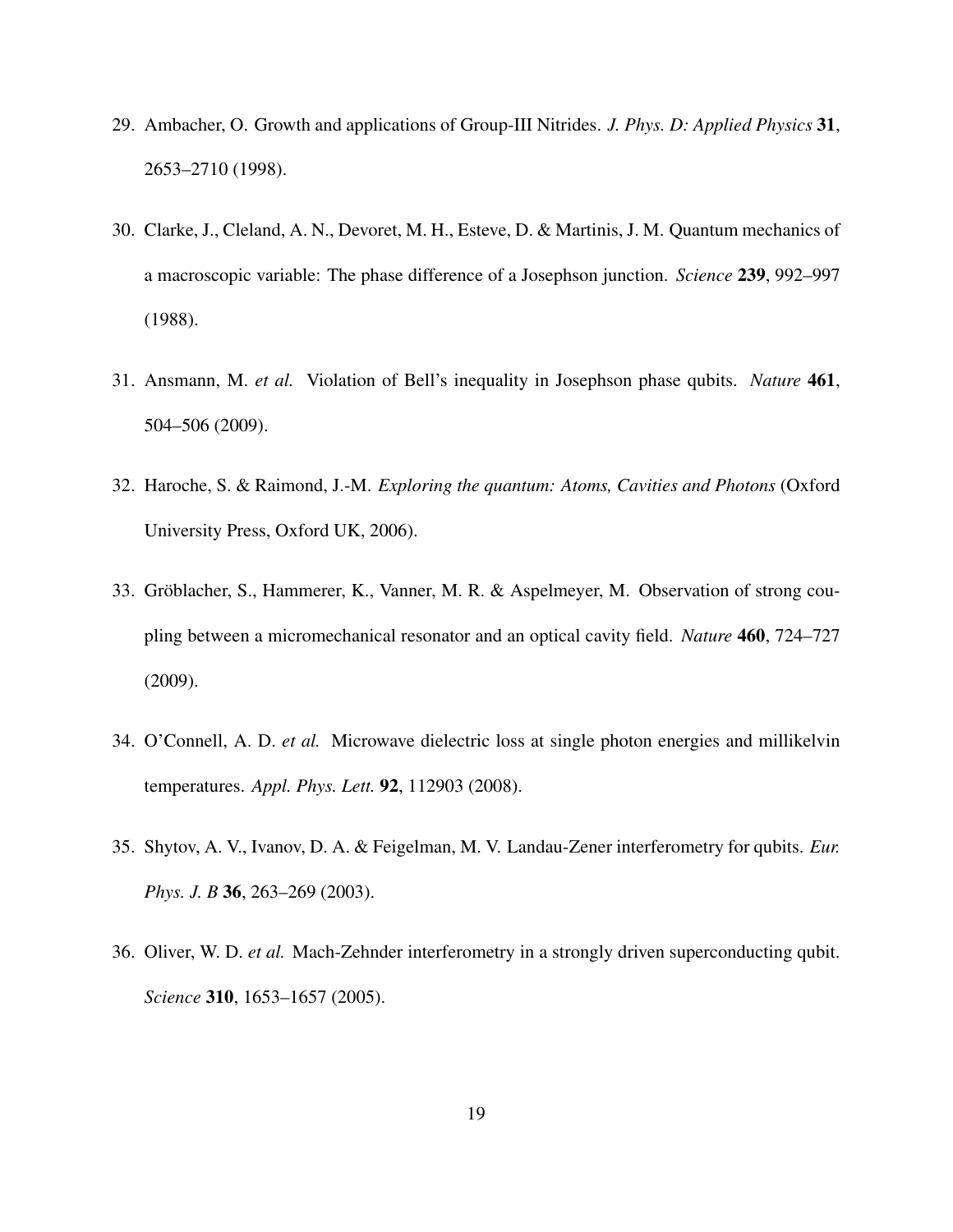- 37. Schuster, I. *et al.* Nonlinear spectroscopy of photons bound to one atom. *Nature Physics* 4, 382–385 (2008).
- 38. Larson, J., Bradley, P., Warternberg, S. & Ruby, R. Modified Butterworth-Van Dyke circuit for FBAR resonators and automated measurement systems. In *IEEE Ultrasonics Symposium*, 863–868 (IEEE, Piscataway NJ, 2000).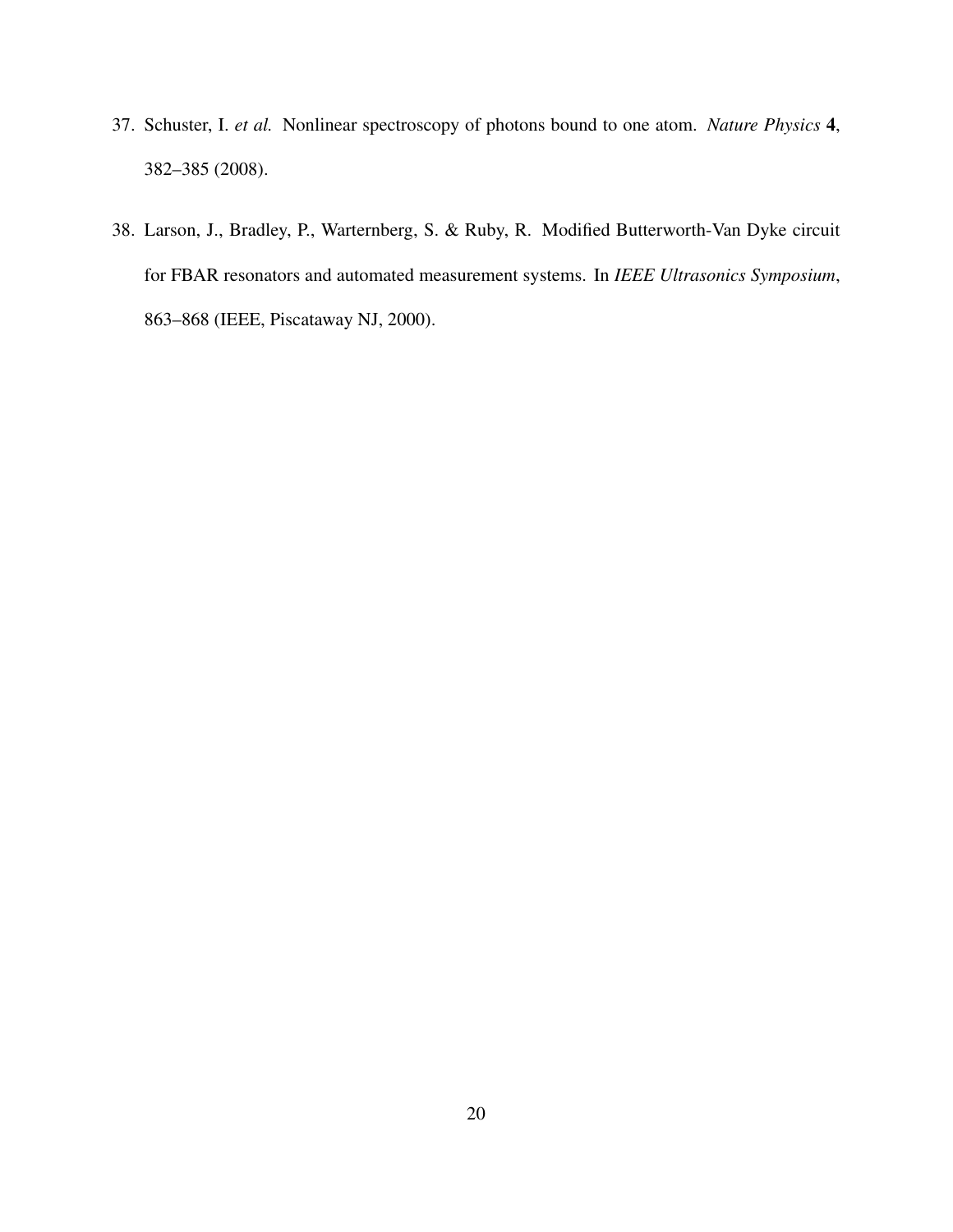**Figure 1** Dilatational resonator. a, Scanning electron micrograph of a suspended FBAR. Details for the resonator fabrication appear in the Supplementary Information. The mechanical structure was released from the substrate by exposing the device to xenon difluoride, which isotropically etches any exposed silicon; the suspended structure comprises, from bottom to top, 150 nm  $SiO<sub>2</sub>$ , 130 nm Al, 330 nm AlN and 130 nm Al. The dashed box encloses the mechanically active part of structure. b, Illustration of the fundamental dilatational resonant mode for the mechanically active part of the resonator. The thickness of the structure changes through the oscillation cycle. c, Equivalent lumped element circuit representation of the mechanical resonator, based on a modified van Dyke-Butterworth model  $^{26,38}$ . This circuit includes a series-connected equivalent mechanical inductance  $L_m$ and capacitance  $C_m$ , the parallel geometric capacitance  $C_0$ , with mechanical dissipation modeled as  $R_m$  and dielectric loss as  $R_0$ . d, Measured classical transmission  $|S_{21}|$  (blue) and fit (red) of a typical mechanical resonance. The transmission displays two features, one at the frequency  $f_s \approx 1/2\pi$ √  $\overline{L_mC_m}\approx 6.07$  GHz due to the series resonance of the equivalent mechanical components  $L_m$  and  $C_m$ , the other at the slightly higher frequency  $f_r \approx 1/2\pi$ √  $\overline{L_mC_s}\approx 6.10$  GHz, due to  $L_m$  and the equivalent capacitance  $C_s$  of the capacitors  $C_m$  and  $C_0$  in series; the expressions are approximate, as these ignore the effect of the dissipative elements and external circuit loading. Only the higher frequency mechanical mode  $f_r$  is involved in this experiment (see Supplementary Information). Inset: Equivalent circuit for the resonator embedded in the measurement circuit, including two on-chip external coupling capacitors  $C_x = 37$  fF and an inductive element  $L_s \approx 1$  nH that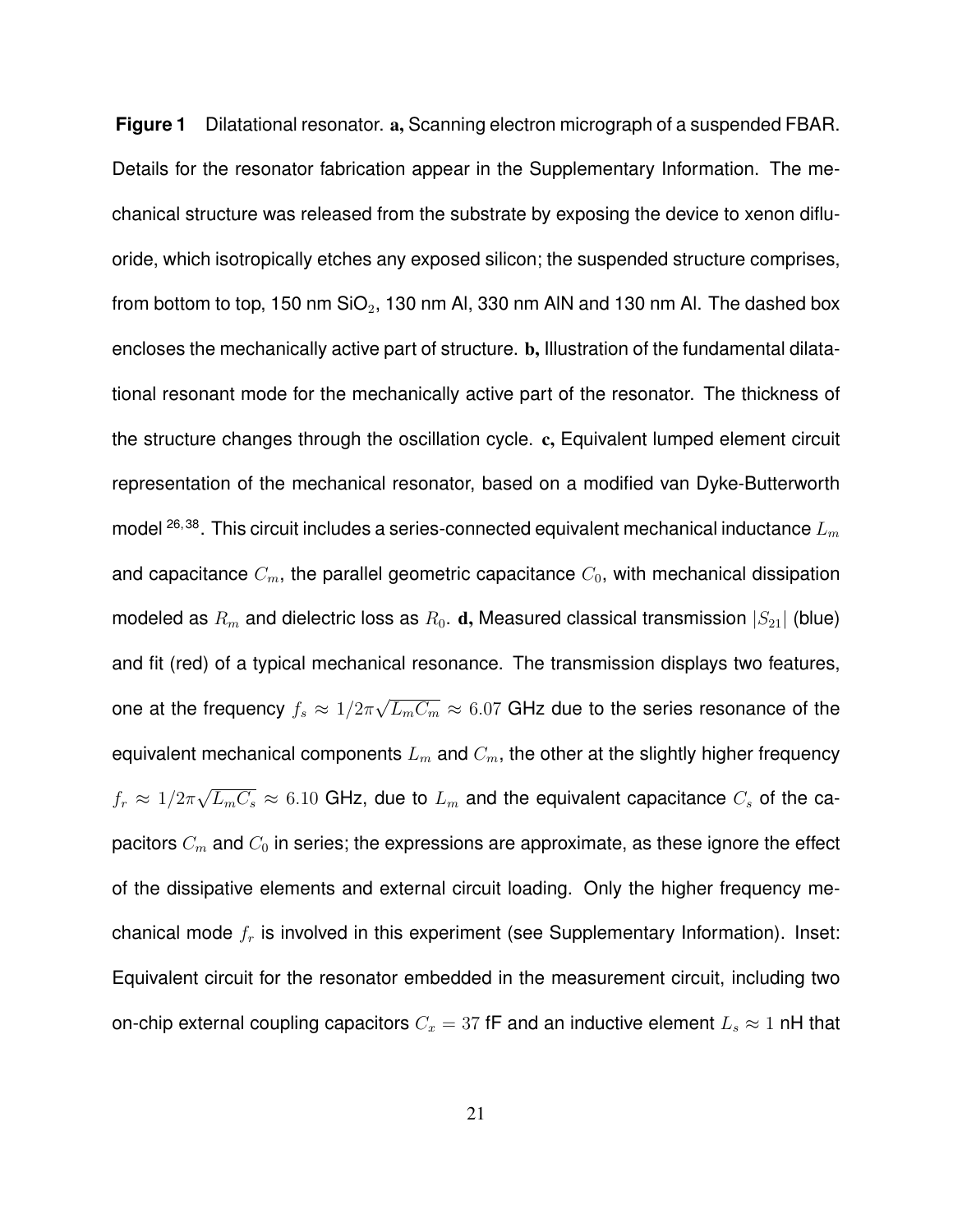accounts for stray on-chip wiring inductance. Measurement is using a calibrated network analyzer that measures the transmission from port 1 to port 2. We calculate  $C_0 = 0.19$ pF scaling from the geometry, and from the fit we obtain  $C_m = 0.655$  fF,  $L_m = 1.043 \mu$ H,  $R_m = 146 \Omega$ , and  $R_0 = 8 \Omega$ . These values are compatible with the geometry and measured properties of aluminum nitride <sup>29</sup>. We calculate a mechanical quality factor  $Q \approx 260$ and a piezoelectric coupling coefficient  $k_{\text{eff}}^2\approx 1.2\%$   $^{38}.$ 

**Figure 2** Coupled qubit-resonator. a, Optical micrograph of mechanical resonator coupled to qubit (blemishes removed for clarity); fabrication details are in the Supplementary Information. b, Circuit representation. The Josephson junction is represented by a cross, with parallel loop inductance  $L_q$  and capacitance  $C_q$ , the latter including the parallel combination of a 1 pF interdigitated shunting capacitor and the junction capacitance (not shown). The resonator has  $C_0 = 0.2$  pF coming from the geometry and AIN thickness of 300 nm, with coupling capacitance  $C_c \approx 0.5$  pF. The capacitor  $C_x = 0.5$  fF is used to couple external microwave signals to the resonator. The junction is modulated by magnetic flux applied through the flux bias wire FB, which controls the qubit  $|g\rangle \leftrightarrow |e\rangle$  transition frequency. Microwave excitation of the qubit is also through FB. The shunting capacitor and the coupling capacitor  $C_c$  include a number of crossover shorting straps to eliminate potential electrical resonances. c, Qubit spectroscopy pulse sequence. The qubit (blue) is tuned to within  $\Delta = f_q - f_r$  of the resonator (red) and a 1  $\mu$ s microwave tone applied to the qubit; the qubit state is then measured in a single-shot manner using a flux-bias pulse, from which the excited state probability  $P_e$  is evaluated.  $d$ , Qubit spectroscopy, showing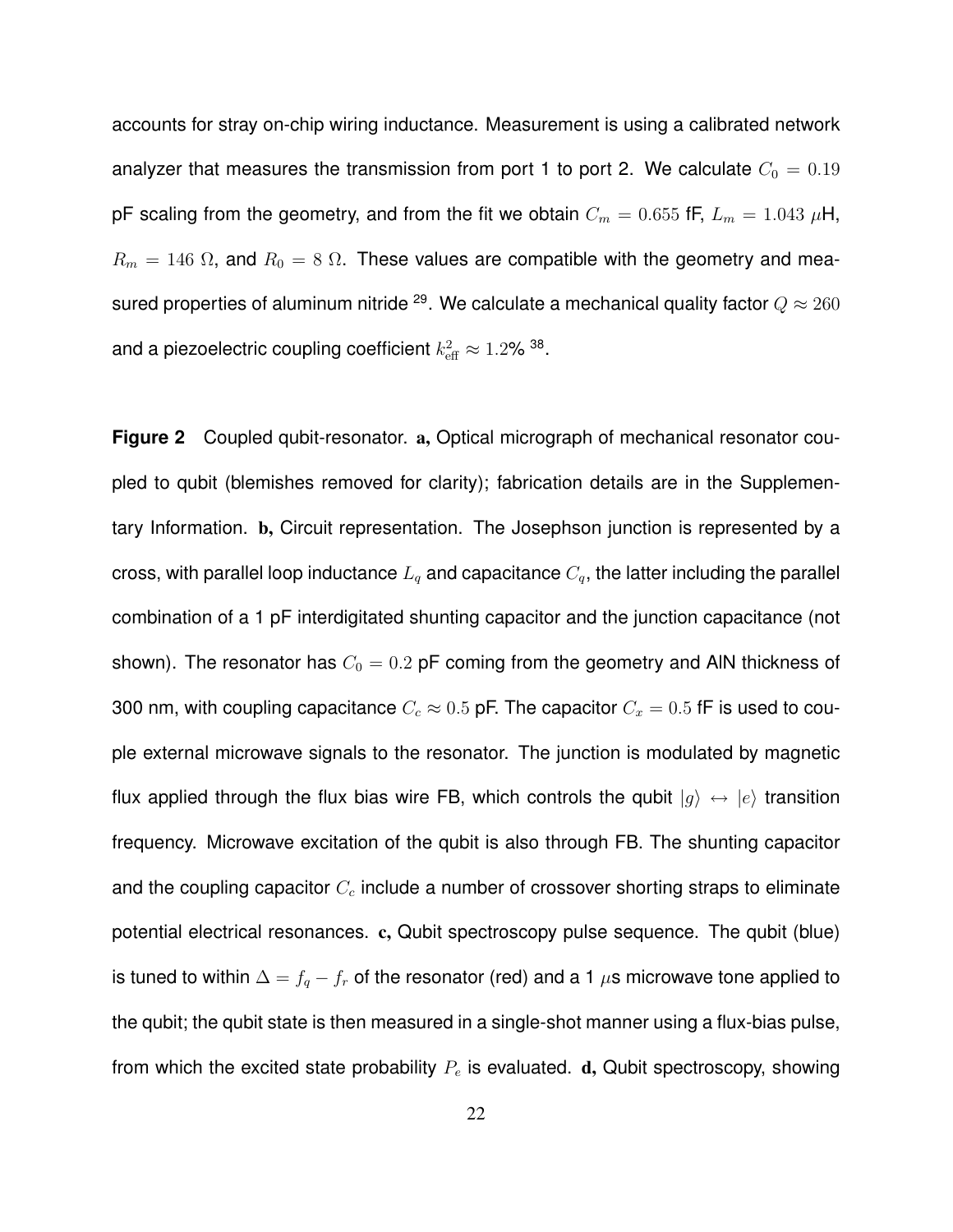$P_e$  *vs.* flux bias (horizontal) and microwave frequency (vertical). The qubit frequency behaves as expected, with a prominent splitting as the qubit is tuned through the resonator frequency  $f_r = 6.17$  GHz. Dashed box outlines expanded data shown in e, detail of qubit spectroscopy. Horizontal dash-dotted line shows resonator frequency  $f_r$ , with coupled mode frequencies fit by dashed lines, with fit coupling frequency  $\Omega = 2g/h \approx 124$  MHz.

**Figure 3** Resonator spectroscopy. a, Pulse sequence applied to qubit (blue) and mechanical resonator (red). The qubit is tuned to within  $\Delta$  of the resonator frequency, and a 1  $\mu$ s microwave tone applied to the resonator through  $C_x$ . The resulting qubit  $P_e$  is then evaluated. b, Left: Spectroscopic  $P_e$  as a function of qubit flux bias (horizontal scale) and applied microwave frequency (vertical scale). Right: Same as left panel but with higher microwave power, showing qubit state ejection due to interaction with a highly excited mechanical resonator. Qubit well level structure shown schematically as a function of flux bias, showing marginal excited state confinement at more positive flux bias. Inset, Detail for highest flux bias, with a very shallow well depth, highlighting qubit ejection at the resonant frequency of the mechanical resonator.

**Figure 4** Qubit thermometry of resonator. a, Pulse sequence. Qubit in its ground state is tuned to within  $\Delta$  of the resonator frequency for 1  $\mu$ s, and in one set of measurements its excited state probability  $P_e$  then measured. In another set of measurements, a microwave swap pulse  $(X_{\pi})$  was applied to the qubit prior to measurement, exchanging the  $|g\rangle$  and  $|e\rangle$ populations, followed by a  $P_e$  measurement. The detuning  $\Delta$  was scanned over the range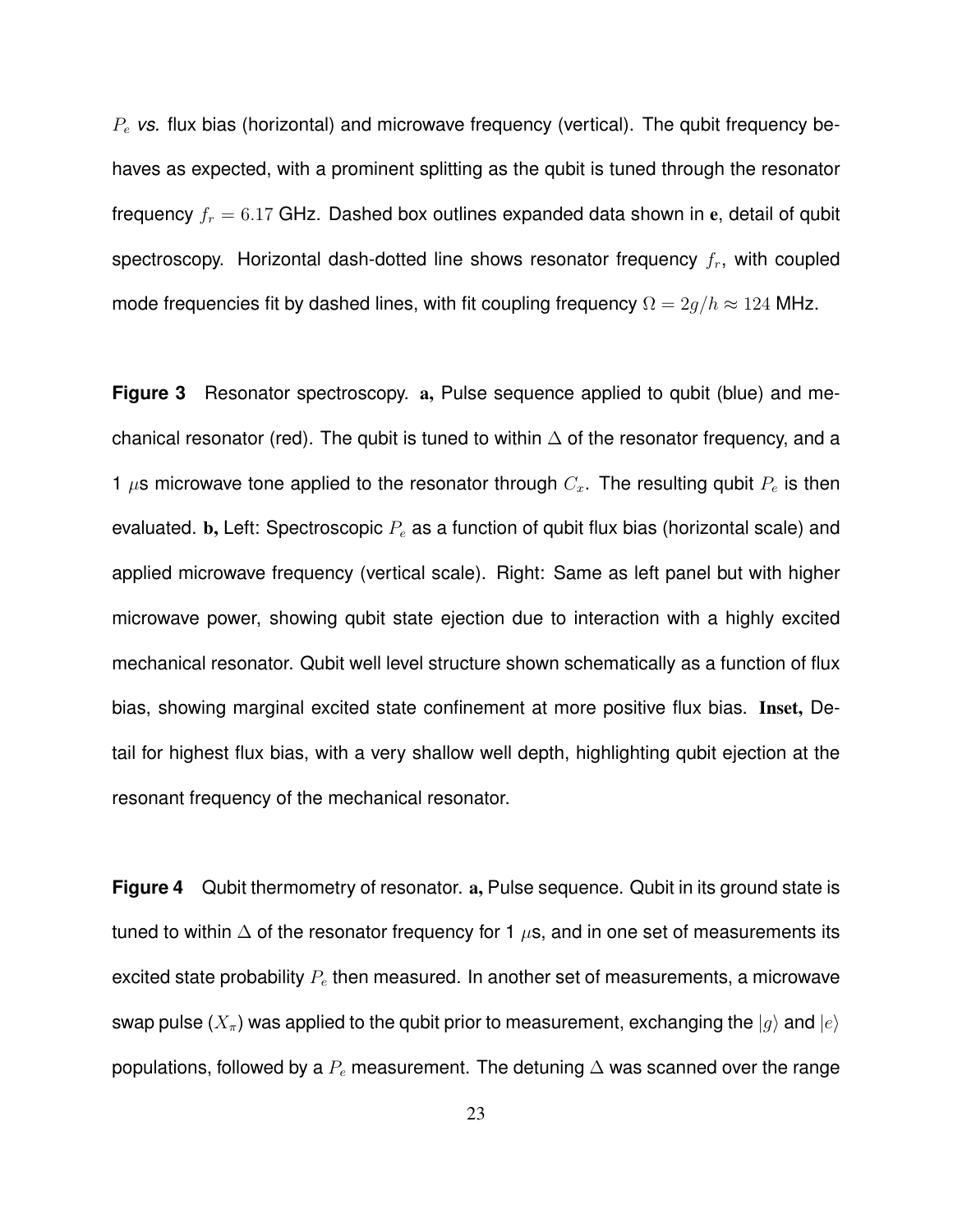$\pm 210$  MHz. b, Probability  $P_e$  with (green) and without (blue) the  $X_\pi$  pulse, as a function of detuning  $\Delta$ . The mechanical resonance at  $f_r$  ( $\Delta = 0$ ) is marked by the vertical dash-dot line, and the dashed lines are the numerically calculated  $P_e$  for different resonator mean phonon occupations  $\langle n \rangle$  (see Supplementary Information); the shift in peak response from  $\Delta = 0$  for larger  $\langle n \rangle$  is due to the higher energy levels in the qubit, which come into resonance for  $\Delta > 0$ . Note that in the experiment, the resonator does not excite the qubit from its ground state, indicating the resonator itself is in the ground state.

**Figure 5** Qubit-resonator swap oscillations. a, Pulse sequence used to generate quantum state exchange between the qubit and resonator. The qubit is initially in the ground state  $|g\rangle$ , at its resting frequency of 5.44 GHz, and is excited to the  $|e\rangle$  state by a microwave  $\pi$ -pulse  $(X_{\pi})$ . The qubit is then brought to a detuning  $\Delta = f_q - f_r$  from the resonator, and kept there for a time  $\tau$ . After returning the qubit to its resting frequency, its excited state probability  $P_e$  is evaluated. Pulse sequence shown using compressed format, combining flux bias and microwave excitation. **b**, Qubit excited state probability  $P_e$ as a function of interaction time  $\tau$  (horizontal axis) and detuning  $\Delta$  (vertical axis), showing state transfer between the qubit and resonator, in which a qubit excitation is exchanged with a phonon in the mechanical resonator. Left panel shows simulations, right panel is experiment. Red dashed line is at resonator frequency  $f_r$ ; white dashed line in right panel is for c, line cut through data for a fixed detuning ( $\Delta = 72$  MHz, the value with the highest visibility swaps). Maxima correspond to the qubit being in its excited state, while minima correspond to state transfer to the resonator, creating a single phonon. The swap time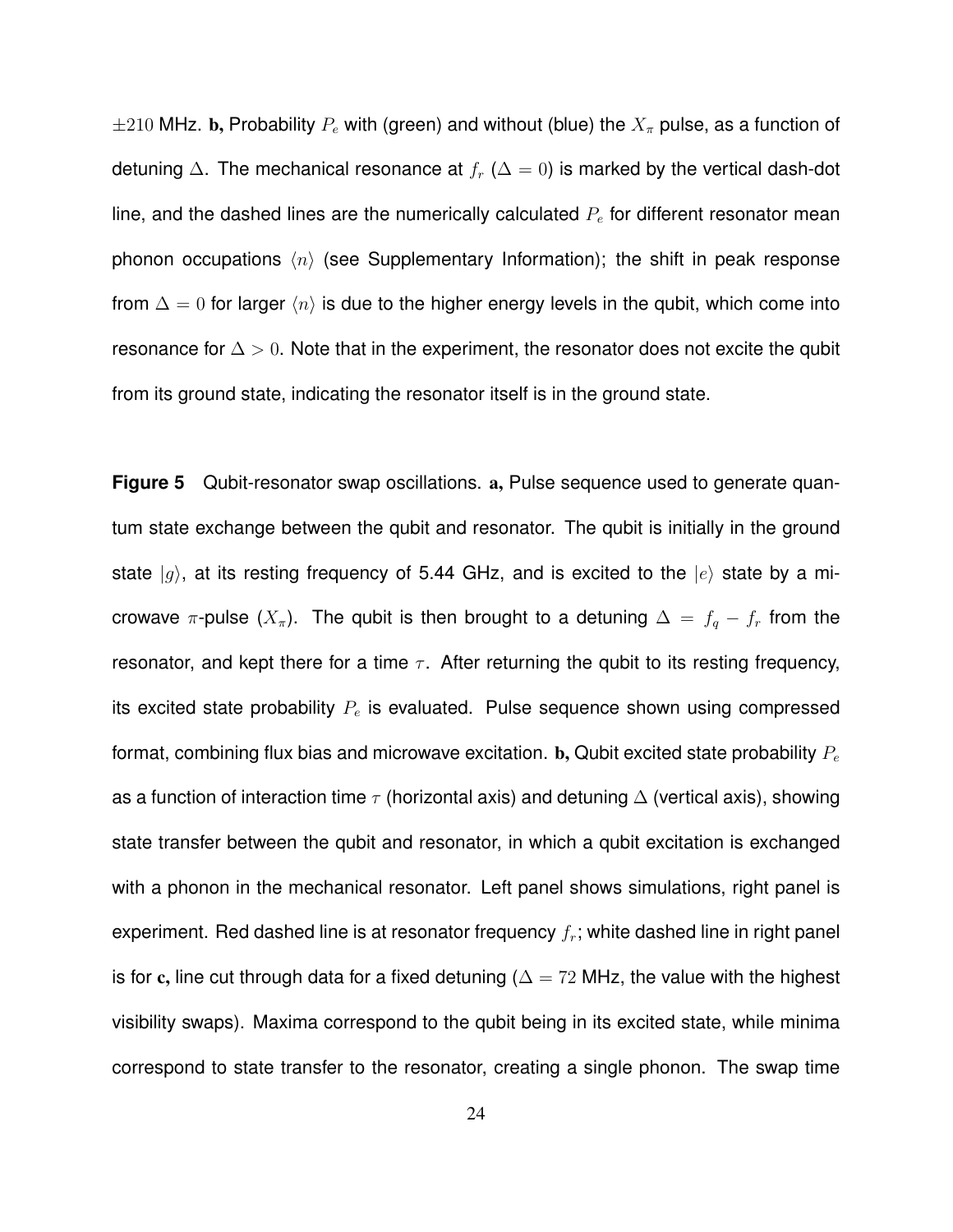needed to generate one phonon is  $\tau_{ph} \cong 3.8$  ns. The nearly-complete swaps for  $\Delta > 0$  are due to the time dependence of the tuning pulse, and the resulting complicated dynamics, as borne out by simulations; see Supplementary Information.

**Figure 6** Resonator energy decay and dephasing times. a, Pulse sequence used to inject one phonon in the resonator and measure its decay. The qubit was first excited from  $|g\rangle \rightarrow |e\rangle$  while at its resting frequency, using a microwave  $\pi$ -pulse. The qubit was then tuned to the interaction frequency of 6.25 GHz ( $\Delta = 72$  MHz, the detuning chosen for the highest visibility swaps), and left there for the time  $\tau_{ph}$ , transferring a phonon to the resonator and leaving the qubit in its ground state. After returning the qubit to its resting frequency for a time  $\tau$ , the qubit was brought back to the interaction frequency for  $\tau_{ph}$ , transferring any remaining excitation back to the qubit, and the probability  $P_e$  then evaluated. b, Measured  $P_e(\tau)$ , showing exponential decrease of the single-phonon state (blue points). We fit a mechanical resonator energy relaxation time  $T_{1r} \cong 6.1$  ns (red line). c, Pulse sequence used to measure resonator phase coherence time; this is similar to a, except we replace the initial  $\pi$ -pulse by a  $\pi/2$ -pulse  $(X_{\pi/2})$  to excite the  $|g\rangle+|e\rangle$  qubit state, and after the second resonator transfer, use a second  $\pi/2$ -pulse ( $\phi_{\pi/2}$ ) prior to measuring  $P_e$ , thus performing a Ramsey fringe measurement. The phase of the second  $\pi/2$  pulse is swept at a rate that determines the frequency of the resulting oscillations.  $d$ , Measured  $P_e$ as a function of delay  $\tau$ , representing dephasing in the mechanical resonator (blue dots), with a fit (red line) using a dephasing time  $T_{2r} \sim 20$  ns.